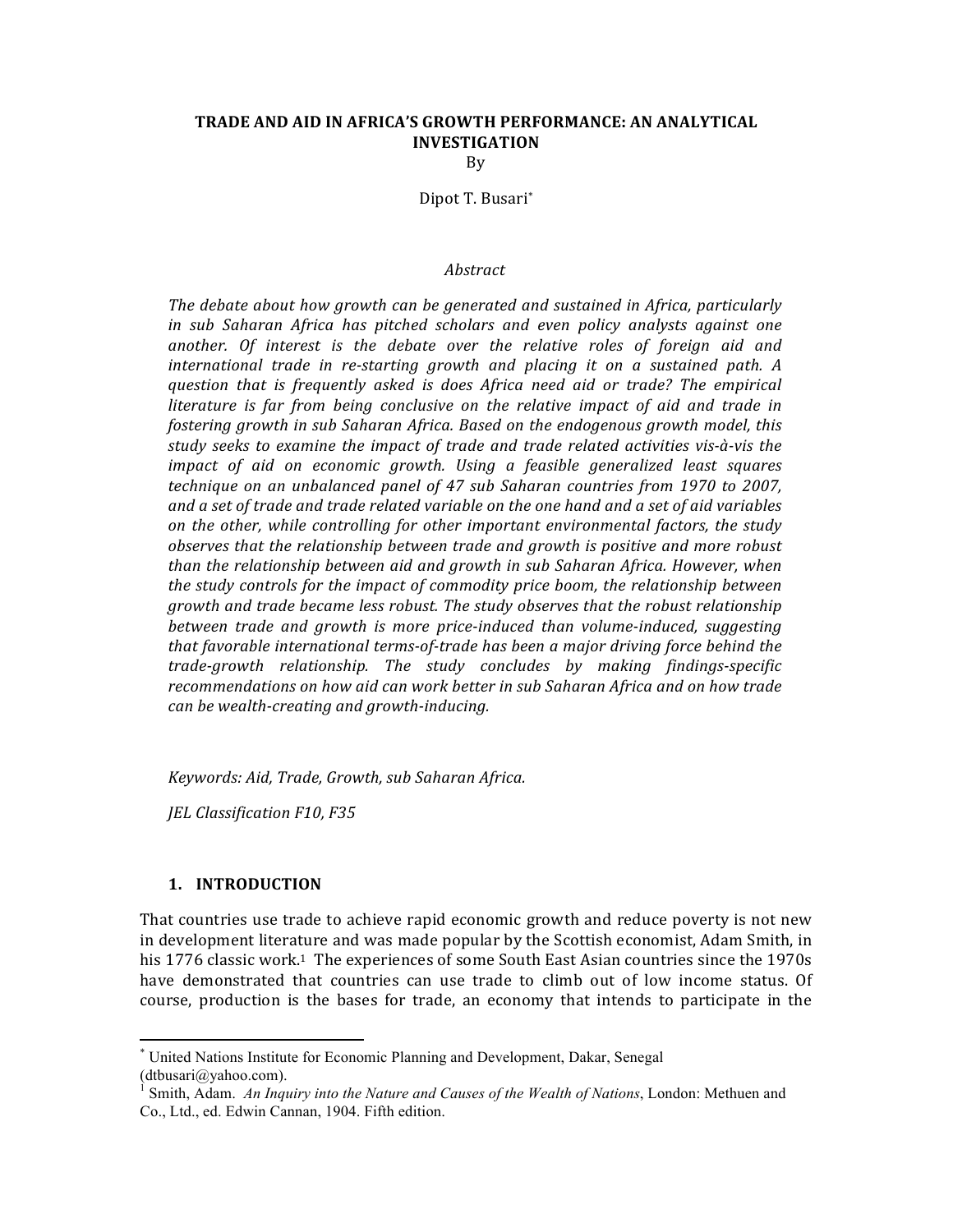global trading system needs to have a sound production base. Thus, if the issue of trade for growth has been around for the past four centuries or so one might ask, "what is the big deal?" Why do we need further discussion on the issue of trade and aid?

Since the late 1970s, Africa, particularly sub Saharan African (SSA) countries, have been net receivers of western financial aid. There are several reasons for the huge financial aid directed towards African countries in the 1970s and 1980s. First, the late 1970s marked the beginning of the collapse of the prices of major primary commodities traded by African countries. With worsening terms of trade, many African countries require financial support. Second was the effect of the 'cold-war'. The West and the East pumped money into Africa to gain alliances and allegiances. Many African dictators capitalized on this. Third was the blatant mismanagement of the various economies by ruthless political elites which saw the erosion of the production base of many countries. Many of the African leaders acted in economically irrational ways and there was limited domestic capacity for capital accumulation and utilization. Of course, we should not forget the external debt issue. With mounting foreign debt and limited servicing capacity due to poor export performance, many African countries relied on external aid for survival. For many primary commodity exporting countries, the so called 'Dutch disease' was already entrenched. With the end of the cold war, emergence of new and attractive markets, and rapid financial globalization, Africa was faced with a new reality—the drying up of aid inflows. To attract further financial assistance from donor countries, agencies, and multilateral lending institutions, African countries were required to 'structurally adjust'. The adjustment process and financial assistance came with some very stringent conditions attached to it. It was called "conditionalities." 

After over two decades of adjusting, many countries have observed that the social cost, and in some cases the political cost, of adjustment is high. The much expected export boost seems to be a mirage while international commodity prices continued their downward journey. Aid flow to Africa is also on the decline (compared to other part of the developing world). The continent is now faced with deteriorating trade balance and declining aid inflow—double calamity. This has led to the debate about what Africa needs to restore growth and get out of the low income status. In general, many analysts are of the opinion that, given recent experiences, trade (and not aid) is the answer while some are of the opinion that aid is important in jump-starting economies of SSA countries. In fact the debate has turned to a kind of "trade versus aid" argument. Analysts are of the opinion that external aid had grown significantly, at least in absolute terms, but paradoxically, sub-Saharan Africa countries have become poorer over time instead of being better off. This is in sharp contrast to the experience of other part of the world, particularly South East Asia countries, which have succeeded to create vibrant economies and have become high income economies without the kind of aid SSA countries received. Obviously, the questions that readily comes to minds of observers is what has SSA countries achieved with aid and has aid positively (or even negatively) impacted on economic growth in SSA countries. Asian countries have been able to create economic systems which are largely export-driven. This model is been suggested for African countries.

However, the aid-versus-trade debate model of development for SSA countries can be contextualized from the new focus on the MDGs (Millennium Development Goals) which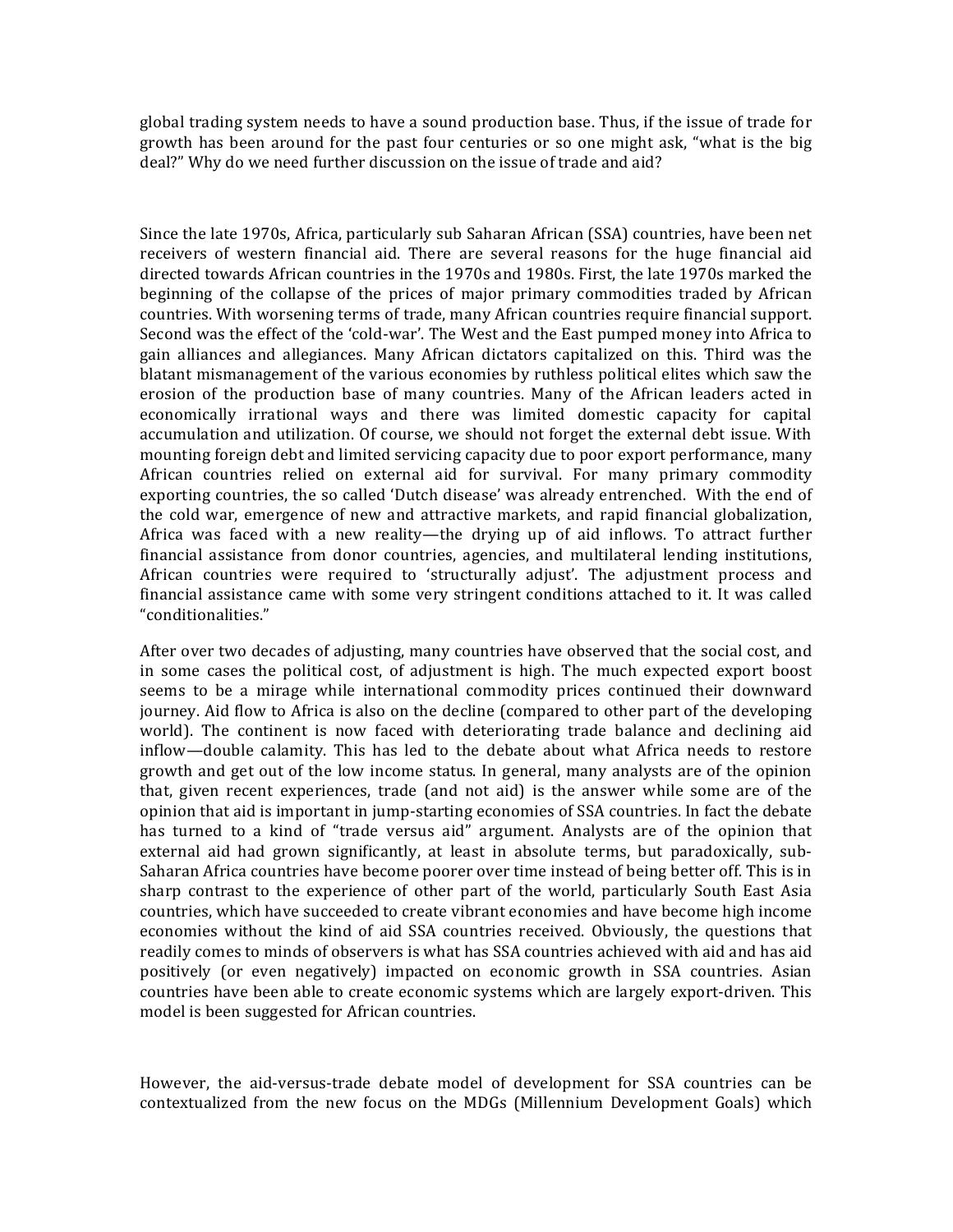requires the rich economies to provide increasing aid to the poorer countries coupled to the inability of countries to agree on a new global trading system that might have benefited many developing economies in the Doha round of World Trade Organization talks. Thus, this paper sets out to examine the roles played by trade and aid in the growth process of SSA countries with the aim of making informed contribution to the theoretical and empirical debates. The paper does not set out to discriminate amongst both strategies, but rather to provide empirical support in terms of the relative impact of both variables to economic growth in SSA countries. The subsequent sections of the paper are as follows. First I discuss the basic theoretical relationship between aid and trade on the one hand and growth on the other. I then present some stylized facts on aid, trade, and growth in SSA countries. Subsequently, the empirical framework for analysis is presented after which the results are presented and discussed. The study is then concluded.

## **1.1 Theoretical Considerations**

## 1.1.2 The Aid-Growth Relationship

Generally speaking the development literature is not clear about how aid is suppose to affect economic growth, however, researchers have justified the aid-growth relationship by resorting to the famous 'two-gap' model of Chenery and Strout (1966) which itself is an extension of the famous Harrod-Domar model of growth.<sup>2</sup> The model develops from a simple national income identity as follows:

 $Y = C + I + X - M$ (1)

Y is GDP (gross domestic product). Here note that government expenditure, G, is included in consumption, C, (private and government) and investment, I, (private and government). X and M are, respectively, export and import of goods and services. The gist here is that to reach the desired GDP growth rate  $(g)$ , I and net exports  $(X-M)$  must reach certain levels. Domestic savings,  $S$ , is required to finance I, and M is required to make certain imported capital goods available to produce and export. Thus, with a little rearrangement of equation  $(1)$  we have:

 $Y-C-I = X-M$ (2)

If we let  $S=Y-C$ , then we can write equation  $(2)$  as;

 

 $2$  It is important to state that the famous Economist Walt Rostow in his 1960 book also described how aid can be imperative in mobilizing savings to generate sufficient investment for growth, thus reducing domestic capital constraint (Newark 1995: 228).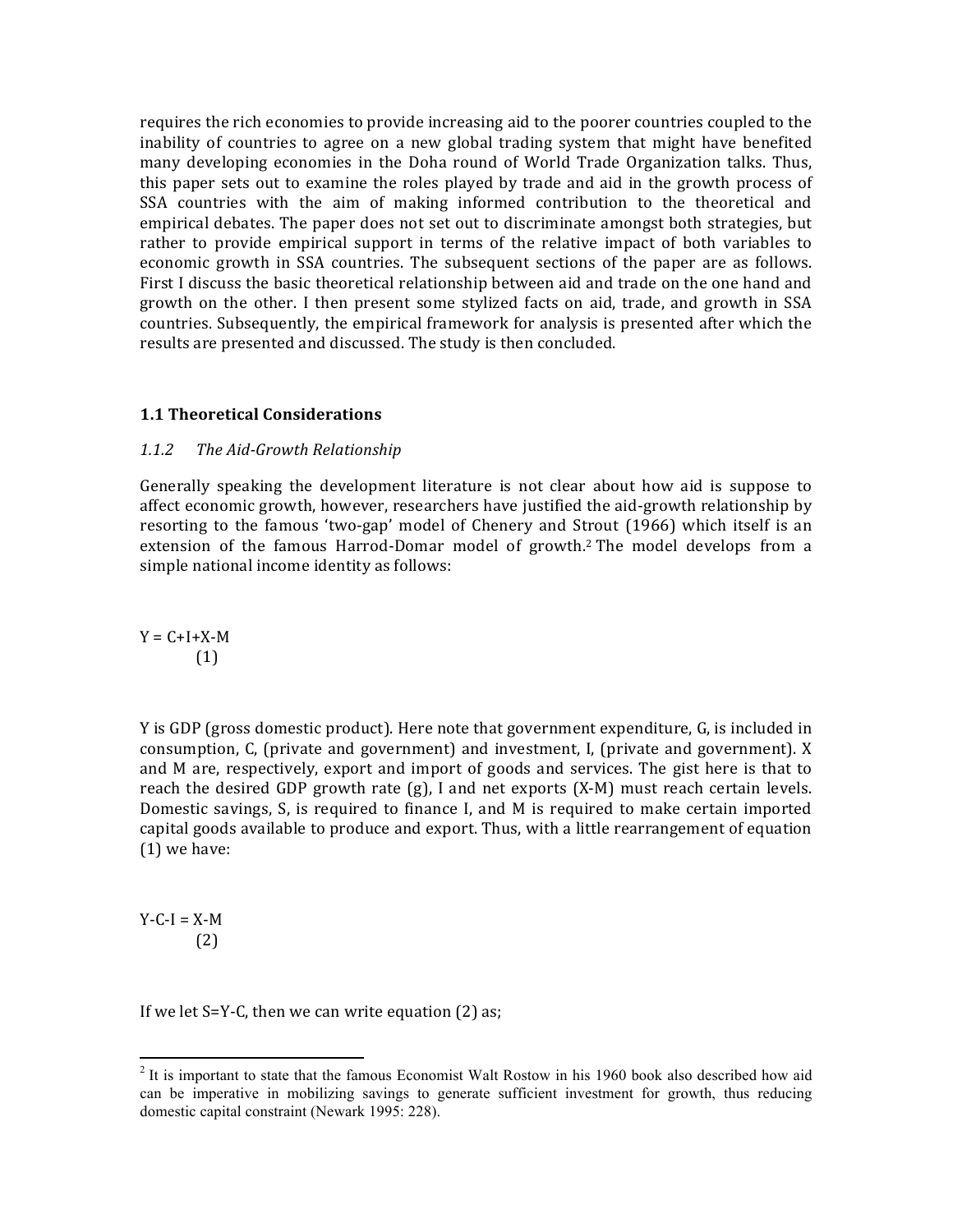$(S-I) = (X-M)$ (3)

Here come the savings  $(S-I)$  and external  $(M-X)$  gaps. Note that these gaps are not additive. In other words, the government should do its best to cover the largest of the two gaps (whether the domestic or foreign gap), once the largest gap is covered, the other will not form a problem. If the government successfully determines the larger of the two gaps and the required amounts to cover it, then the means to finance must be found. The most commonly used are foreign borrowing and foreign direct investment (FDI).

Over the years, African countries, particularly SSA countries, have relied on foreign borrowing to cover for the gap. Foreign direct investment flow to Africa in general has been very poor. FDI flow is mainly to the mineral extractive sub-sector. With mounting debt burden, poor export performance, and poor FDI flow, the only way to finance an external gap is through foreign aid.

# *1.1.2 The Trade-Growth Relationship*

The trade-growth relationship is anchored to the general Ricardian framework/model of international trade. This model suggests that, given technology and preferences, under perfect competition, trade will lead to growth and improved welfare based on comparative advantage. Comparative advantage can come from different sources such as productivity, technology, cost, factor endowment, and so on. I will not pursue this issue further here.<sup>3</sup> What is to be noted is that the pure theory of trade suggests that, under certain conditions, trade is growth inducing and welfare enhancing.

It is a well known fact that SSA countries' capacity to export has not improved significantly in the past 30 years since 1970. Coupled to this is the collapse of international commodity prices. Hence, SSA countries are faced with worsening terms of trade. This implies that, over the years, many SSA countries could not finance their external gap  $(X-M)$  through export, thus, the increasing reliance on external debt and foreign aid to finance the gap.

## *1.1.3 Some Empirical Views*

<u> 1989 - Johann Stein, markin film yn y breninn y breninn y breninn y breninn y breninn y breninn y breninn y b</u>

## a) Aid to Growth

Several empirical studies have been carried out to examine the impact of aid on growth. Due to severe data limitations, most of the studies done in the 1960s, 1970s, and 1980s were very inconclusive. There was also the problem of specifying correctly the mechanism

<sup>&</sup>lt;sup>3</sup> Interested reader is referred to any standard text on international trade.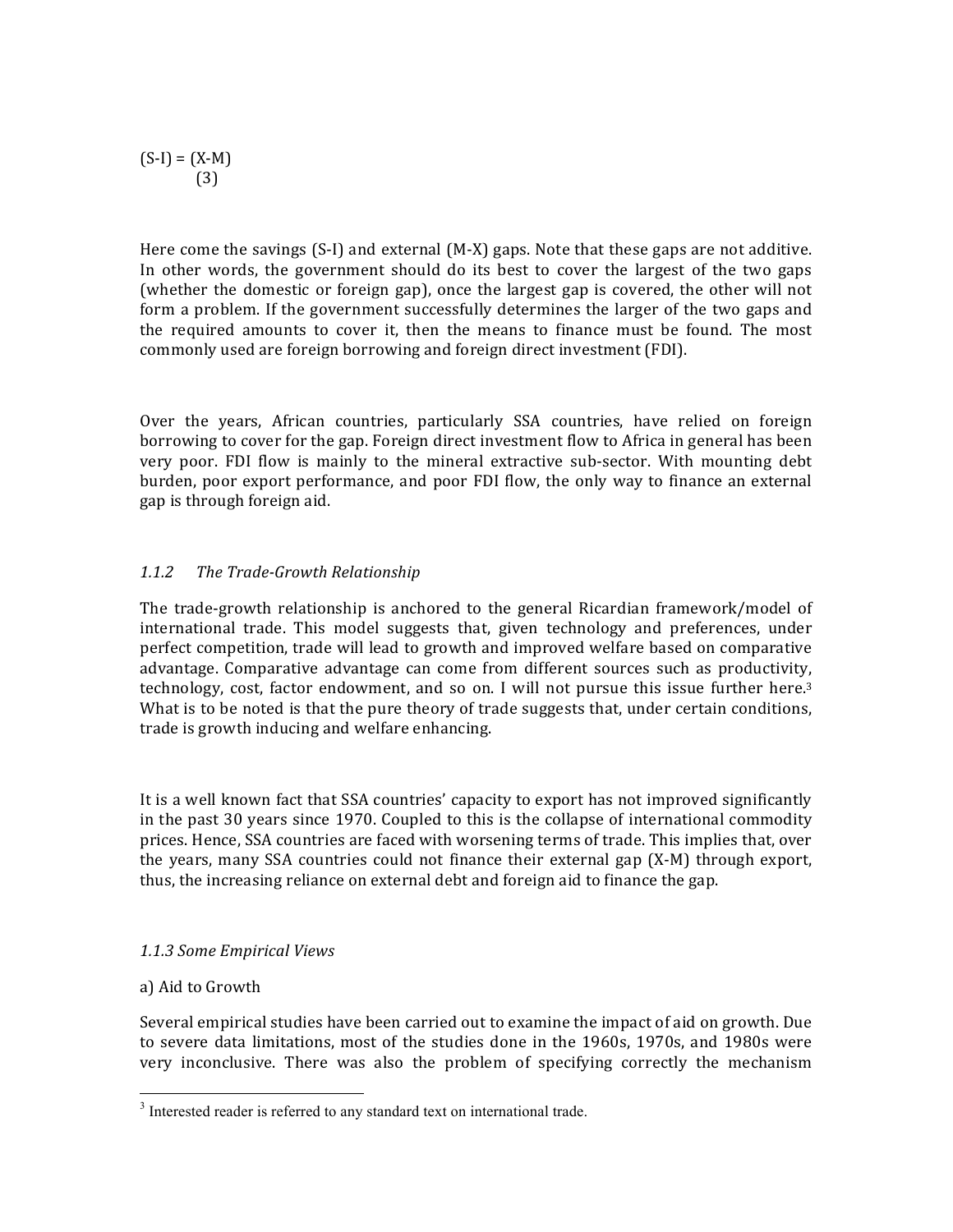through which aid impact on growth. An extensive review of the literature can be found in Hansen and Tarp (2000) and Clemens et al. (2004). It should be emphasized that recent interest in the subject was sparked by the work of Boone (1996) which observed that aid finances consumption rather than investment suggesting that aid is not effective in stimulating growth. The paper introduces some political variables as determinants of aid thus avoiding the issue of reverse causation. Burnside and Dollar (2000) study examine some of the skepticism observed in Boone (1996) and also attempt to forge a consensus. Researchers that have shown interest in this subject include Hansen and Tarp (2001), Dalgaard and Hansen (2001), Guillamont and Chauvet (2001), Collier and Dehn (2001), Lensink and White (2001), Collier and Dollar (2002), and Easterly (2003). Essentially, the studies were some kind of variant of the Burnside and Dollar (2000) by introducing additional variables such as the square of aid, terms of trade shocks, variability of agricultural output and exports and such other variables as interactive term combining aid with terms of trade shocks.

It should be observed that some of the studies confirm the position of Burnside and Dollar that aid is effective only under a good policy environment, while others studies observed that when some other variables are introduced into the model, the coefficient on the interaction between aid and some policy variables approaches zero and in many cases becomes statistically insignificant. However, Easterly (2003:26) points out that "This literature has limitations: how to choose the appropriate specification without guidance from theory, which often means there are more plausible right-hand side variables than there are data points in the sample." In a recent study, Rajan and Subramanian  $(2007)$ found little robust evidence of a positive (or negative) relationship between aid inflows into a country and economic growth. The paper also found no evidence that aid works better in better policy or geographical environments, or that certain forms of aid work better than others. The study concludes by suggesting that for aid to be effective in the future, the aid apparatus will have to be rethought. In sum, recent studies are also inconclusive about the impact of aid on growth.

## b) Trade to Growth

The literature on trade and growth is enormous and I will not attempt to review all here. However there are some influential papers on the subject which I would like to discuss their major findings. First, it should be pointed out that, though related, there is a clear distinction between trade policy (openness/liberalization) and trade itself. However, in many studies, this distinction is blurred. I would like to maintain the distinction in this paper. A good survey of the literature on openness and growth through the late 1980s can be found in Edwards (1993) which argues that much of the studies have been plagued by empirical and conceptual problems. Furthermore, the paper argues that the issues of endogeneity and measurement errors are not well dealt with in most of the studies making the results very fragile, unconvincing, and inconclusive. Berg and Krueger (2003) provide a more recent survey of the literature. The paper poses two important questions—is trade openness an important determinant of growth and is the growth that is associated with trade liberalization particularly pro- or anti-poor? Rodríguez and Rodrik (2000) argue that a large body of literature provides an affirmative answer to the first question. Berg and Krueger  $(2003)$  also demonstrate that increases in openness to trade are an important contributor to growth. Other influential contributions to the subject include Dollar (1992), Sachs and Warner  $(1995)$ , Edwards  $(1998)$ , Frankel and Romer  $(1999)$ , Lee  $(1993)$ , Harrison  $(1996)$ , and Wacziarg  $(1998)$ .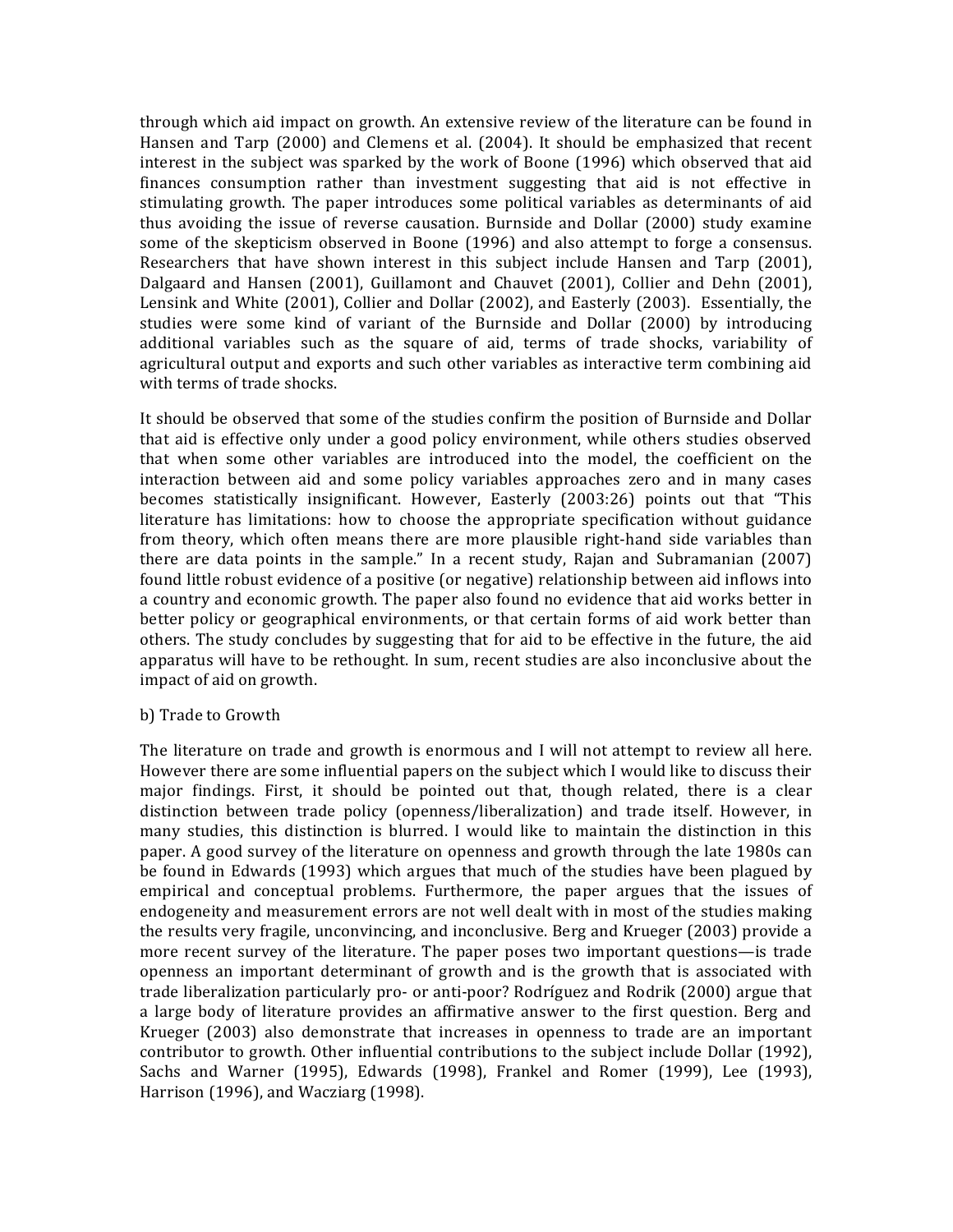In general, many of the studies examining the differences across countries in the level of output per capita point out that openness is systematically related to growth even when the issue of endogeneity is taken into consideration. Most of these studies are based on crosscountry and panel regressions. Some other influential ones with the same submission include Barro (1997), Alcala and Ciccone (2001), Barro and Lee (1994), Easterly and Levine (2001), Dollars and Kraay (2001), Dollar and Kraay (2002), Irwin and Tervio (2000), Islam  $(1995)$ , Sala-i-Martin  $(1997)$ , Hall and Jones  $(1997)$ , Frankel and Rose  $(2000)$ , and Greenaway et al. (1998).

In terms of trade per se (as against openness), some influential studies include Frankel and Romer (1996, 1999) and Levine and Renelt (1992) who have found modest positive correlations between growth in per capita income and trade share and interpreted the correlation as causation. Barrows (2004) argues that the simultaneity bias issue is a major draw back of many of these studies which can make OLS estimations to overstate the effect of trade on growth of per capita income. The Frankel and Romer (1999) study instrument for trade using geographic characteristics of a country. However, Barrows  $(2004)$  argues that omitted variable problem could still exist if growth is determined by these geographic factors.

Due to the inconclusiveness of the literature and the barrage of criticism trailing many of the adopted methodologies and manner of measuring the various variables, there seems to be a qualification of the findings of the openness/trade and growth relationship. The submission now is that, generally, more exposure to international trade may cause faster economic growth, but does not always and necessarily do so, and the determinants of whether trade is good or bad for growth are institutions and other economic policies (Whao!). 

The qualification is suggesting that if a country is getting other manners of (socio-political and) economic policies basically right, and has reasonably well-functioning government and institutions, then we should expect trade (liberalization) to enhance growth and development thus raising the quality of life for many more people than it harms. However, if a country only liberalizes trade and does not get things right in terms of other policies, increase trade liberalization by itself could make many more people worse off than it makes better off. This line of argument can now be found in more recent literature such as Wacziarg and Welch (2003), Baldwin (2003), Bolaky and Freund (2004), Chang et al. (2005) and Balat and Porto (2005) among several. There submission is that trade liberalization in itself cannot ensure growth unless some other complementary policies are up and running well.

# 2. AID, TRADE AND GROWTH IN SUB-SAHARAN COUNTRIES: SOME STYLYZED **FACTS**

In this section, I make a brief presentation of the trend in major aid, trade, and growth indicators in sub Saharan Africa countries. I attempt to match the behavior of the indicators with major findings in the empirical literature.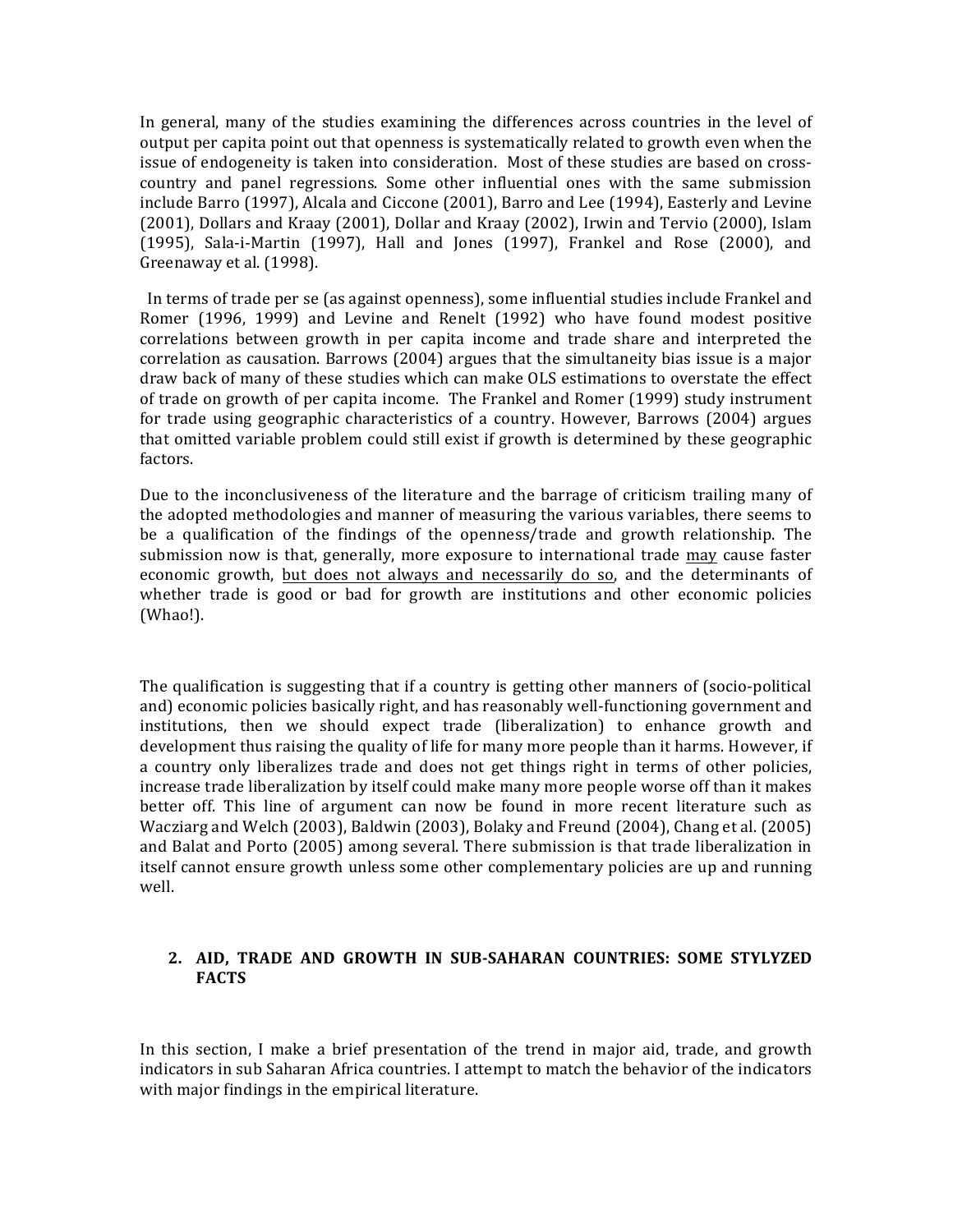Figure 1 shows the trends in major aid indicators in sub Saharan Africa from 1970 to 2006. The data includes figures for Nigeria and South Africa. It can be observed that since the late 1970s when the international prices of primary commodity exports collapsed, through the structural adjustment program (SAP) era and up till the late 1990s, all the major aid indicators suggest massive aid flows to SSA. Of interest is the fact that aid per capita has continues to rise since 2000 while other indicators tend to have stabilized. Though aid as a percentage of gross national income (GNI) has not been too high, the figure has approached about 8 percent since the mid-1980s. Aid as percentage of import of goods and serves have averaged about 17 percent since the mid-1980s, while aid as a percentage of gross capital formation as averaged about 28 percent since the mid-1980s. Of course the figures are averages as there are both upper and lower outliers. However, a tentative conclusion here is that since the late 1970s, on the average, aid flow to SSA countries has risen significantly.



**Figure 1: Major Aid Indicators in sub Saharan African Countries** 

Source: World Development Indicators CD ROM (2008)



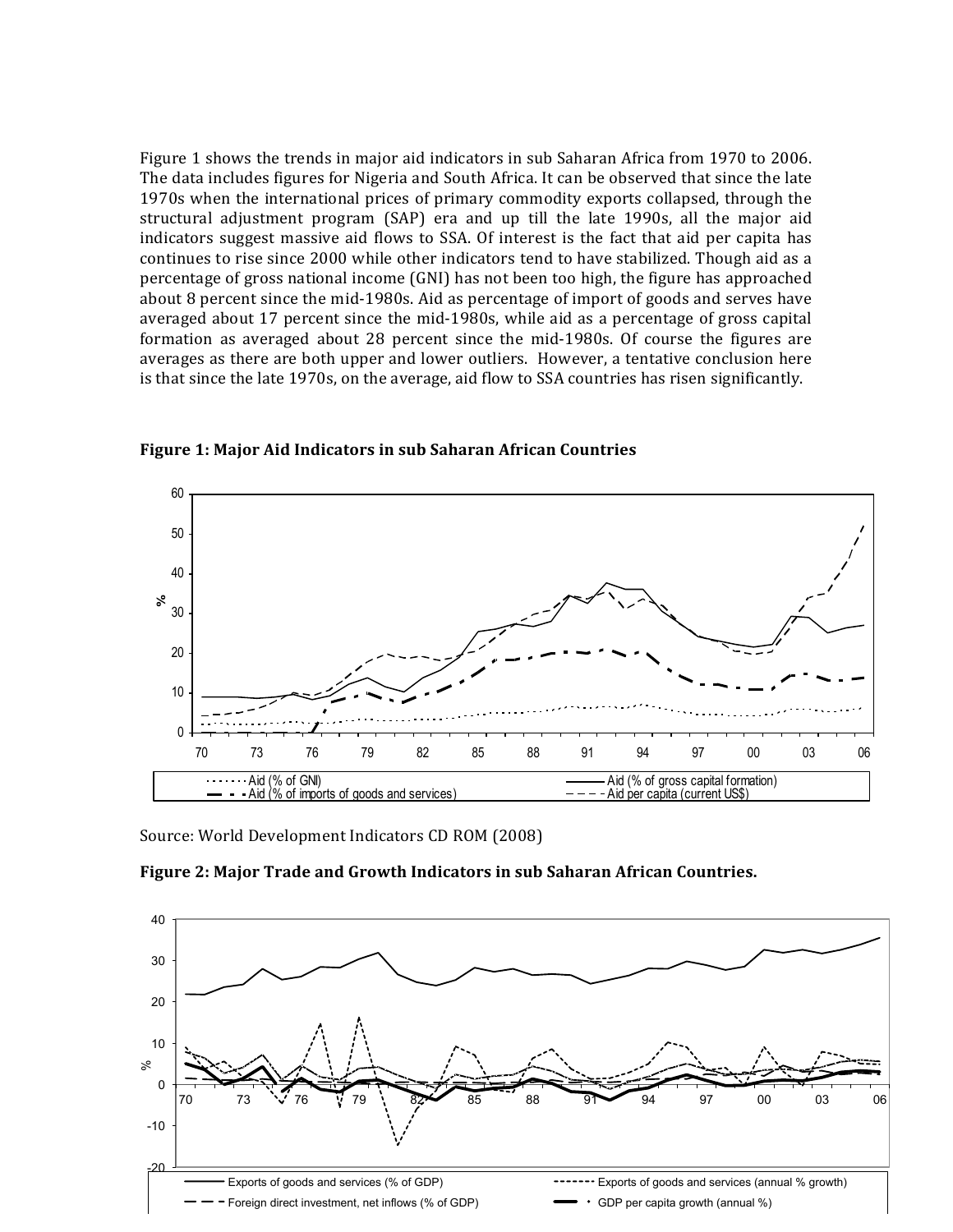Source: World Development Indicators CD ROM (2008)

Source: World Development Indicators CD ROM (2008)

Figure 2 presents trends in major trade and growth indicators in sub Saharan Africa. It can be observed that export of goods and services as a percentage of gross domestic product (GDP) has been relatively stable since the 1970s. A major reason for this is that the structure of production and export has not changed significantly in these countries. SSA countries have continued to produce and export those (primary) commodities they have been exporting since independence in the 1960s. Figure 2 shows further that the growth of export of goods and serves has been very volatile over time and on the average it has been close to the x-axis (meaning close to zero growth rates). A similar pattern can be found for GDP growth and GDP per capita growth. Foreign direct investment as a percentage of GDP shows a trend that is similar to the others.

Essentially, what Figure 2 is showing is that over time output growth, output per capita growth, export growth, and FDI share in output have all been very low in SSA countries. This definitely implies that external gap in SSA countries can only be largely covered by borrowing or aid flows, as export performance have been very poor and erratic. Despite the massive aid flow since the late 1970s, GDP per capita growth and GDP growth have remained poor. Trade itself has not improved significantly.

## **3. FRAMEWORK FOR ANALYZING GROWTH**

## **3.1 The Model**

In examining the relative impact of aid and trade in Africa's growth process, the study adopts some extensions of the basic Solow-Swan neo-classical growth model. A popular approach is the one developed in Barro  $(1997)$  in which economic growth is modeled as a function of two sets of variables—set of initial variables and set of control or environmental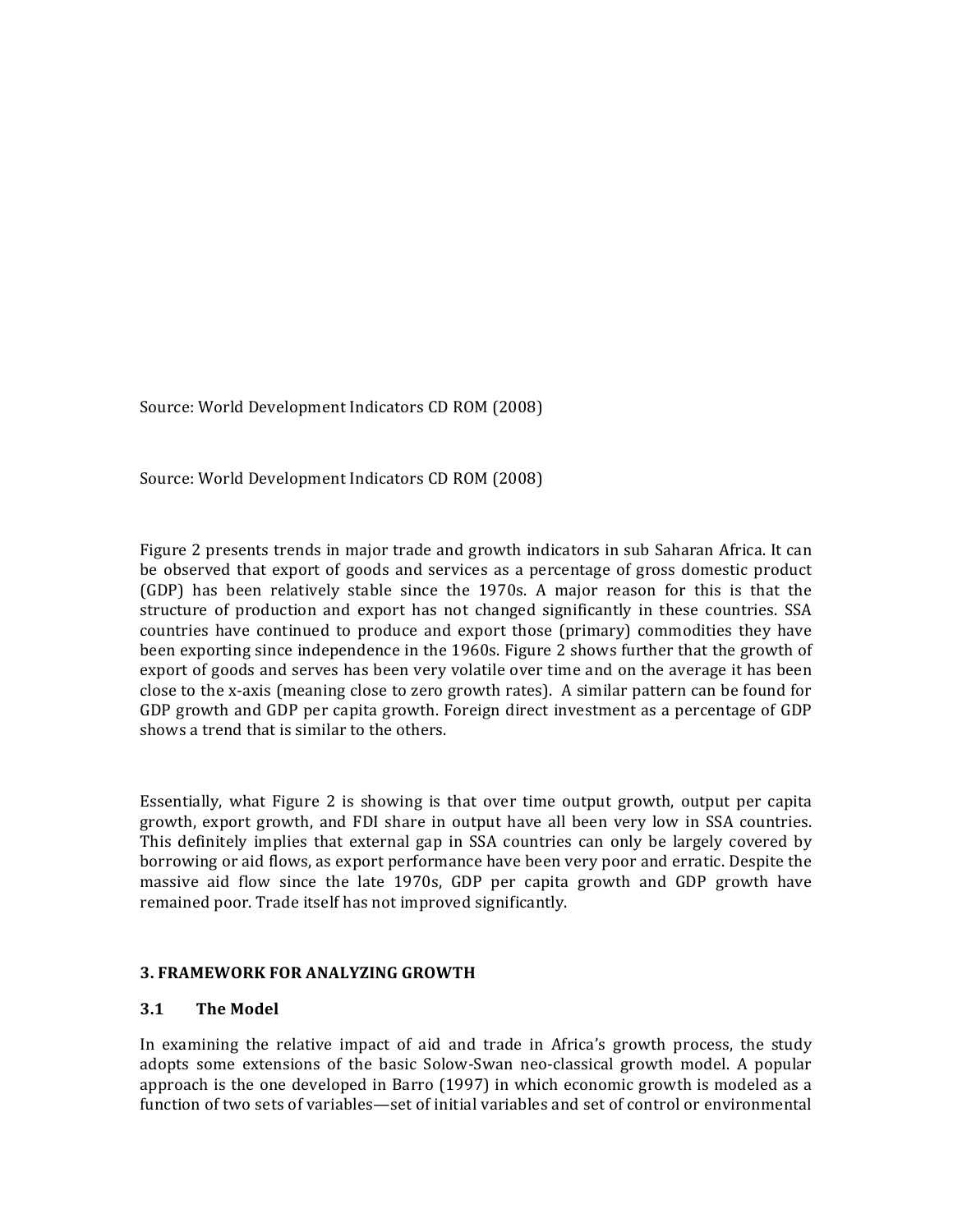variables. In this study, the variant by Yanikkaya (2003), which is just a further decomposition of the Barro approach, is adopted. Following Yanikkaya (2003), one specifies a growth model in its general form as follows:

$$
g_{y_{i,t}} = F(\eta_{i,t}, k_{i,t}, h_{i,t}; Z_{(i,t)})
$$
\n(4)

where  $g_{y_i,t}$  is the growth rate of real per worker (or per capita) gross domestic product, gdp;  $\eta_{i,t}$  is some measure of initial conditions;  $k_{i,t}$  and  $h_{i,t}$  are, respectively, some measures of (quality and/or quantity of) physical and human capital (per worker), all at time period  $t$ for country *i*.  $Z_{(i,t)}$  represents a vector of some controlled or environmental variables. There are various ways in which researchers have attempted to operationalize equation  $(4)$ depending on how the vector *Z* is specified and/or measured and the specific production function adopted. In the sense of the Solow (1956) growth accounting framework, vector *Z* is regarded as TFP (total factor productivity) growth—growth not due to accumulation of primary factor inputs. It is not uncommon in growth models to assume that TFP is driven (linearly) by a set of unobserved country specific (fixed effect) characteristics that are time invariant,  $\mu_{0i}$ , a vector of observed non-input fundamentals,  $X_{it}$ , a set of time varying factors, represented by  $\theta_{it} t + v_{it}$ , where  $v_{it}$  is a time varying residual and t is a time trend common to all countries. Hence, TFP growth is modeled as:

$$
Z_{(i,t)} = \mu_{0i} + \theta_{it} t + X_{it} + \nu_{it}
$$
\n(5)

It is suggested in the literature that one can think of three different hypotheses: the TFP growth is the consequence of (i) good macroeconomic policies, (ii) just plain good luck, or (iii) a good institutional stance (Jadresic and Zahler, 2000). This implies that the vector  $X$  is composed of macroeconomic, external (including aid and trade) and institutional factors. Macroeconomic factors include variables that capture the different macro policy decisions.

#### **3.2 Determinants of Growth Considered**

In examining the determinants of long-term growth, growth rate of real per worker (or per capita) gross domestic product, gdp, is usually used as the dependent variable. Thus, the following variables are suggested by the literature as some of the determinants of growth.<sup>4</sup>

#### *3.1.1 Initial Conditions*

<u> 1989 - Johann Stein, markin film yn y breninn y breninn y breninn y breninn y breninn y breninn y breninn y b</u>

<sup>&</sup>lt;sup>4</sup> It should be observed that the determinants of growth as suggested by the vast literature on economic growth are numerous. Levine and Renelt (1992) identified over 50 of such variables.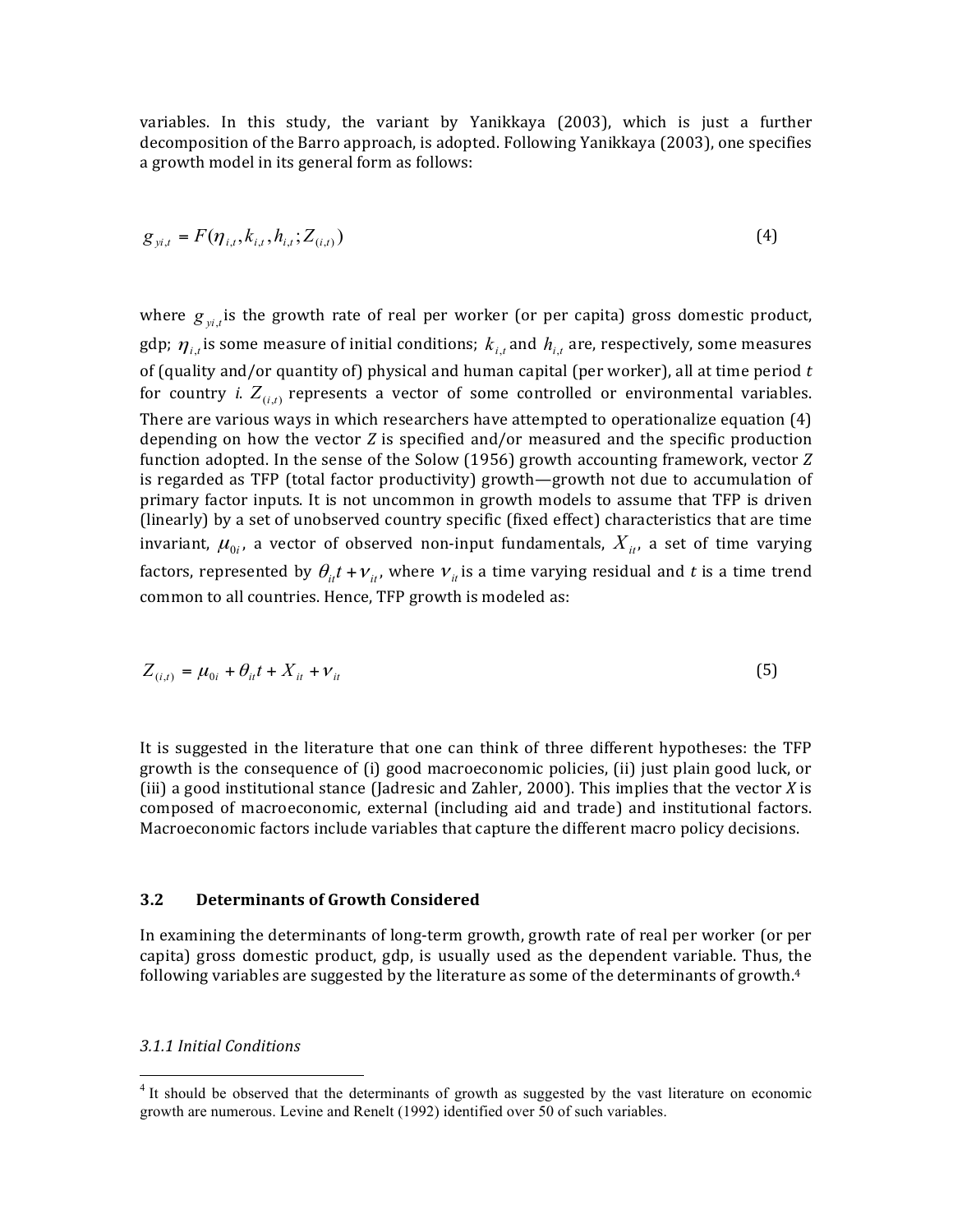This is usually proxied by (log of) some level of income at a given past period (the beginning of the period over which growth is measured). Generally, initial level of real per worker (or per capita) gdp is a common variable (see Harn and Kim, 2000)<sup>5</sup>. Based on the convergence hypothesis, this variable is expected to be negatively related to growth. Variable such as initial life expectancy rate at birth have also been used in the literature to proxy for initial state of heath of the labor force (see for example O' Connel and Ndulu, 2000 and Yanikkaya 2003). Another measure of initial (human capital) condition is the use of (log of) adult literacy rate which is defined as the fraction of population over the age of 15 that is able to read and write at the beginning of the sample period (Temple, 1998; Kourtellos, 2002). Enrolments in secondary or tertiary schools have also been used to proxy for initial level of human capital in terms of educational attainment.

#### Factor inputs

 

According to the Solow growth model, factor inputs are important in the growth process. These are measured as logs of  $s_{k,i}$ ,  $s_{h,i}$  which are, respectively, the savings rate for physical and human capital accumulation out of real output (having positive impact on growth), and the log of  $(n_i + \rho + \delta)$ , where  $n_i$  is the population growth rate of country *i* while  $\rho$  and  $\delta$ represent common rates of technical change and depreciation of human and physical capital stocks, respectively. A common practice in the empirical literature is to assume that  $(\rho + \delta) = 0.05$  (see for example, Kourtellos, 2002). Hence the variable  $(n_i + \rho + \delta)$  can be measured as logarithm of average growth rate of the population plus 0.05 for depreciation. The neoclassical (Solow) growth model predicts a negative impact of this variable on growth. 

The measurement of human capital has always been quite problematic in growth regressions (see Lin, 2006). Hoeffler (1999) argues that educational attainment—defined as average year of schooling achieved by the population aged  $15$  or older—is more appropriate than school enrollment rates in the measurement of human capital. Some authors, like O'Connel and Ndulu (2000), prefer to use 25 years and above. It is agreed that, in general, the human capital variable is also to include measures of health and nutrition of the labor force. Though this is somewhat difficult to incorporate and hence ignored by most studies. A typical implementation of the Hoeffler (1999) measure, as expressed in Lin  $(2006)$ , is to define human capital as the average number of years of formal education per person among employed people [i.e., the average number of years of formal education per person =  $[(\text{primary stock} \times 6 + \text{junior stock} \times 9 + \text{ senior stock} \times 12 + \text{college stock} \times 16)]$ total employed people]. Data on this measure is generally absent for most SSA countries. It should be noted that some authors have used cost based measures of education to measure human capital (see Judson 2002). The cost based approach is particularly difficult to implement in our case due to severe data limitations. Virtually all the sampled countries do not report public expenditure per level of education. Also, the absence of private cost on education makes the approach unattractive in this case. In this study, primary and

 $<sup>5</sup>$  Barro (1997) argues that for certain values of education and health, an increased initial level of GDP per</sup> capita could be interpreted to mean a greater stock of physical capital per person (or a larger quantity of natural resources).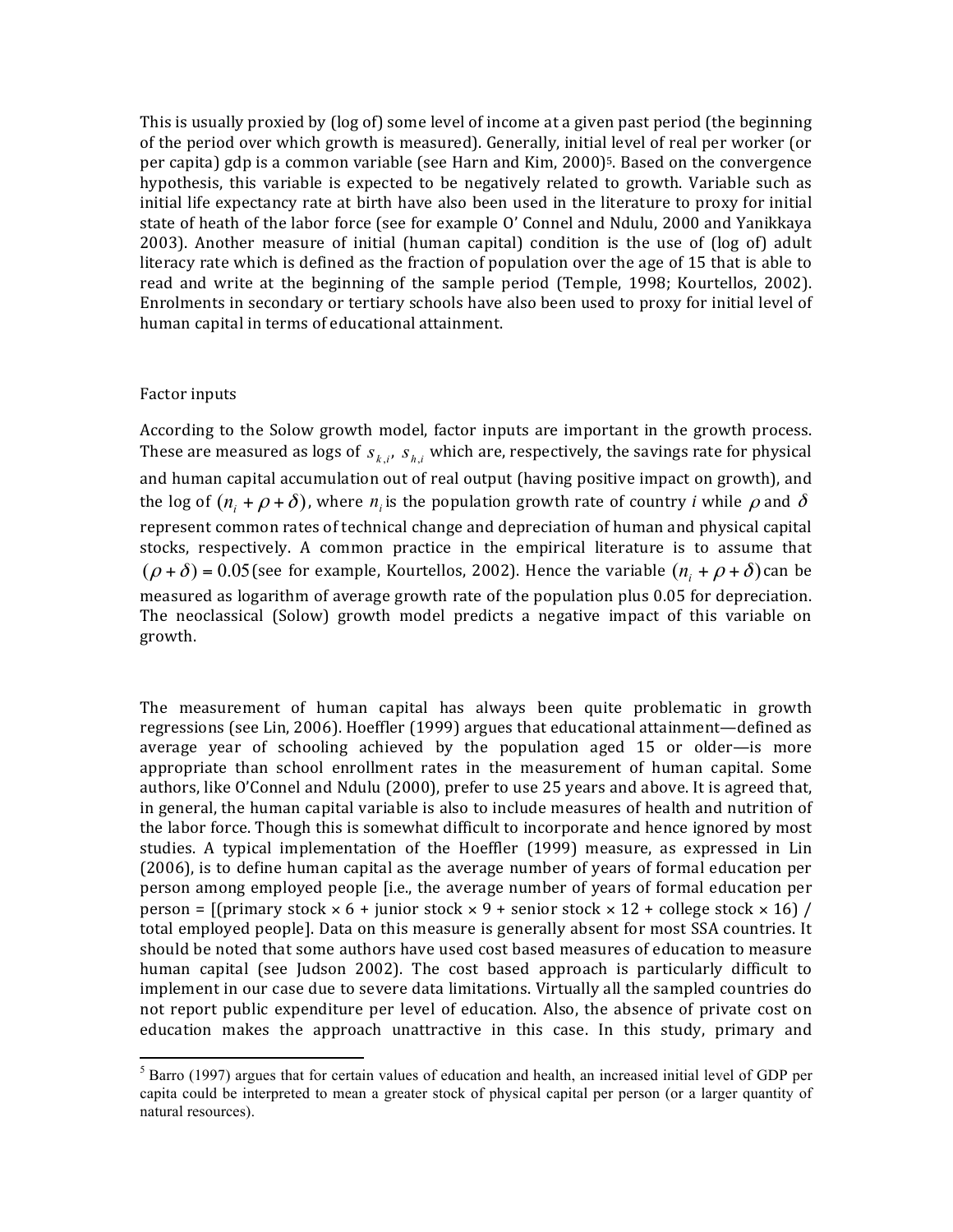secondary school enrolment rates are used to proxy for human capital. The study excludes tertiary enrolment rates due to dearth of data.

In terms of physical capital stock, a popular approach is to adopt the perpetual inventory approach following the work by Nehru and Dhareshwar  $(1994)$ . This study simply uses an investment rate measured by average proportion of real gross domestic investment (including government) to real GDP (Gross domestic investment,  $\%$  of GDP).

## The Z vector

As argued by Levine and Renelt (1992), there are well over 50 potential variables that can be included in a typical growth regression.<sup>6</sup> In practical terms, it is difficult to include all such variables due to data and sample size limitations. Hence, it is the practice to include the traditional variables and some others judged to be more relevant. As discussed earlier, the *Z* vector will be made up of policy and institutional factors as well as some elements of good luck. Due to dearth of long time series on many variables for many SSA countries, particularly institutional and socio-demographic variables, the study relies largely or macroeconomic aggregates. The variables used in the analyses are as follows:

## *Role of the Public Sector*

<u> 1989 - Johann Stein, markin film yn y breninn y breninn y breninn y breninn y breninn y breninn y breninn y b</u>

- General government final consumption expenditure (% of GDP). This variable is expected to indicate if government consumption expenditure impacts on growth. When the economy is close to full employment, a negative relationship is expected as it would crowd-out private investment. However, at low level unemployment equilibrium, the impact can be positive.
- Gross investment, public (% of GDP). Investment in infrastructure, R&D, and other productive public activities can enhance growth particularly when the economy is experiencing low level employment. Data on public expenditure on R&D for SSA countries is generally absent. Thus, this study relies on the use of public investment while recognizing that not all public investment expenditure would be productive (this variable and gross domestic investment do not enter an equation at the same time).
- **•** Taxes on domestic goods and services as share of total revenue excluding grants (%). The fiscal stance of the government in terms of taxation can be used to stimulate investment and savings if it is on the low side. On the other hand, high taxation would discourage investment and savings thus impacting negatively on growth.
- Fiscal deficit  $(\%$  of GDP). This is a measure of the impact of the fiscal balance of the central government on economic activities. The impact of fiscal deficit on growth can be positive when there is low level equilibrium or fall in aggregate demand. However, when the money market is highly interest-inelastic, the impact can be inflationary and thus impact on growth negatively.

 $6$  A list of commonly used variables in cross-country growth models as contained in the World Bank data set and the Penn World Table data can be found in Ciccone and Jarocinski (2008).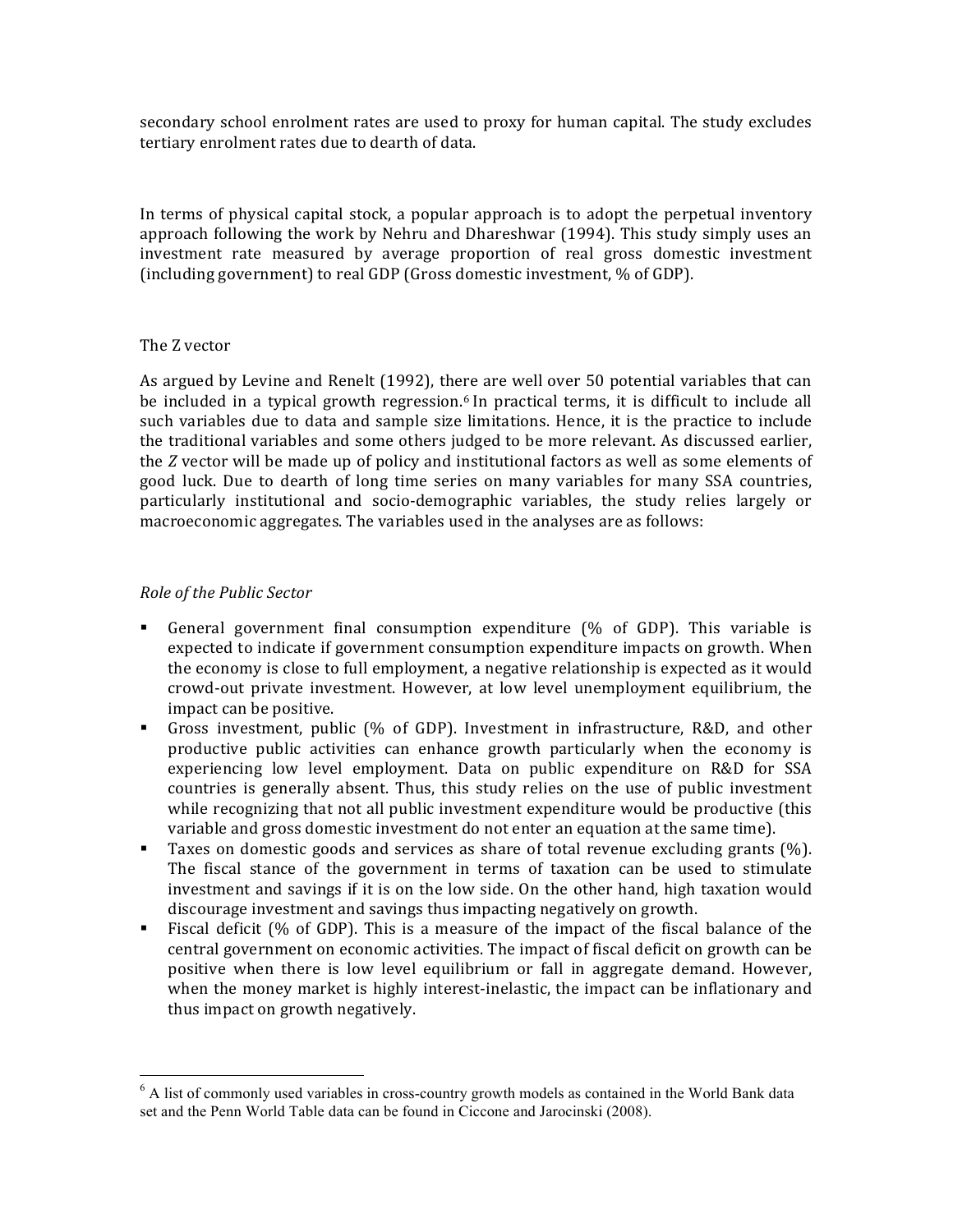# *International Trade Restrictions/Openness*

- **•** Taxes on international trade as share of total revenue excluding grant  $(\%)$ . The growth literature suggests that openness is conducive to growth. Thus, high international trade taxes can discourage trade, which in turn, reduces growth. Trade liberalization is expected to impact positively on growth.
- Openness—(export plus import)/GDP (% of GDP). This is another crude measure of the degree of economic openness. This measure suffers several drawbacks, however, this study intends to use it. Data on international capital restrictions are also generally absent for SSA countries.
- Export growth (annual growth  $\%$ ). A high rate of growth of export is expected to be growth inducing. Rapidly growing export implies expanding output which could translate to employment and growth. The experience of the South East Asian countries supports this proposition.

# *Aid Variables*

- Aid per capita (current US\$). Development aid is supposed to create long-term sustainable economic growth. Thus it is expected to be growth inducing. Due to data constraints, this study would not distinguish between the various types of development aid-official development assistance, official aid, and other official flows.
- Aid to GDP  $\left(\% \right)$  of GDP). Above argument holds for this variable too.
- Aid to Import (% of imports of goods and services). Theoretically, as aid increases we expect that the capacity of the recipient economy to import capital goods would increase. This is expected to contribute to capital accumulation and thus growth.
- Aid (% of central government Expenditure)

# *External Debt Burden*

- Debt service to export ratio, (ex-post  $\%$ ). This ratio is a measure of external resource commitment of a country, thus measuring the relative amount of resource available for development financing. High values would impact negatively on growth as it would lead to resource transfer leaving little for development.
- Total External Debt to GDP (% of GDP). The impact of this variable on growth is not linear. With well utilized debt, a ratio up to a point can be growth enhancing while after that point, debt service would be high and growth would be affected.
- Concessional debt to export ratio (% of exports). Concessional debt, by definition, has low interest and longer repayment period. They are particularly helpful to low income countries. They are development financing instruments, thus expected to be growth enhancing, again up to a point.
- Concessional debt to GDP (% of GDP). The same argument above holds for this variable.

# *Financial and Banking system Development*

• Domestic credit to private sector  $\left(\% \right)$  of GDP). This variable measures the extent to which the private sector have access to credit thus it is a proxy for the extent of financial development in a country. In a market where the government is a major competitor for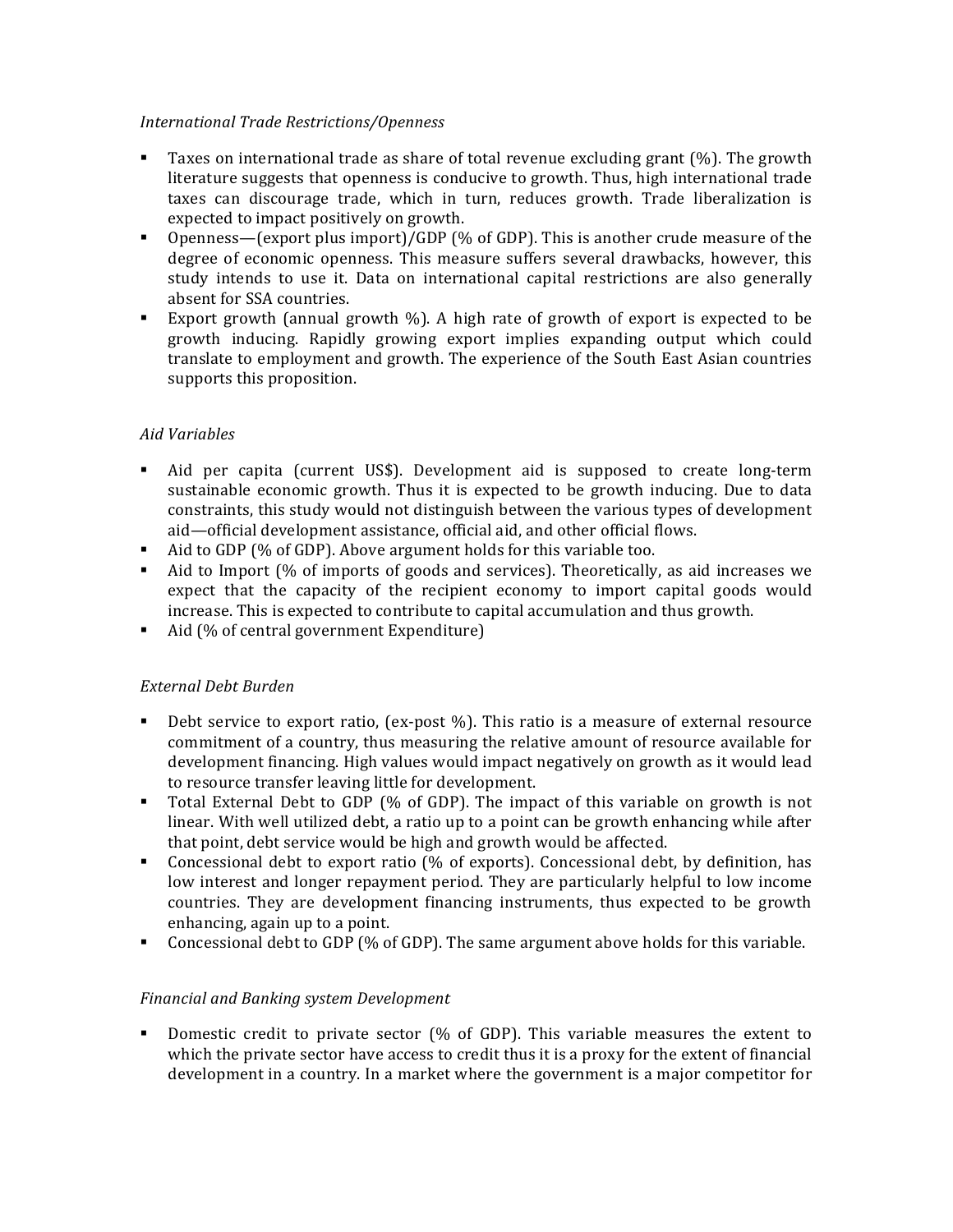credit in the system, it would stifle credit to the private sector thus reducing investment and growth.

• Money and quasi money (M2) (% of GDP). This is also a proxy for measuring the level of financial intermediation in the economy. The higher this ratio, the higher is the level of financial intermediation, and this is expected to be growth enhancing. Due to paucity of data, a variable such as market capitalization of listed firms (% of GDP) could not be included. 

## *Macroeconomic factors*

<u> 1989 - Johann Stein, markin film yn y breninn y breninn y breninn y breninn y breninn y breninn y breninn y b</u>

- Final consumption expenditure plus discrepancy  $\frac{1}{6}$  of GDP). This variable measures the combined impact of public and household final consumption on economic growth. With low level of economic activity, the impact is expected to be employment generating and thus growth stimulating.
- Gross domestic savings (% of GDP). This variable measures the capacity of the economy to mobilize resources for investment and development financing. High savings rate (up to a point) is expected to be growth stimulating as it provides the required resources for investment. In general, in SSA countries, savings and growth are expected to be positively related.
- Foreign direct investment  $\frac{1}{6}$  of GDP). According to the endogenous growth model, FDI is a source of knowledge diffusion and technological transfer which are both growth enhancing. Thus, the study expects a positive relationship between FDI and economic growth in SSA countries.
- **•** Terms of trade index (year  $2000=100$ ). Defined as the relative prices of a country's export to import, they are sometimes used as a proxy for the relative social welfare of a country.<sup>7</sup> In general, an improvement in a country's terms of trade (the increase of the ratio) is good for that country in the sense that it has to pay less for the products it imports, that is, it has to give up fewer exports for the imports it receives. Thus a positive relationship with growth is expected. This measure also indirectly measures the impact of resource rich SSA countries in driving growth in sub Saharan Africa.
- Current account balance (excluding net official capital grant) (% of GDP). A surplus in the current account is an indication of a healthy economy which could suggest improved export earnings. It would provide the required foreign exchange for financing growth and development. Thus a persistent negative balance could slow growth.

 $<sup>7</sup>$  It should be observed that this heuristic measure has been questioned in the literature on technical</sup> grounds and so it should be used with extreme caution in this context.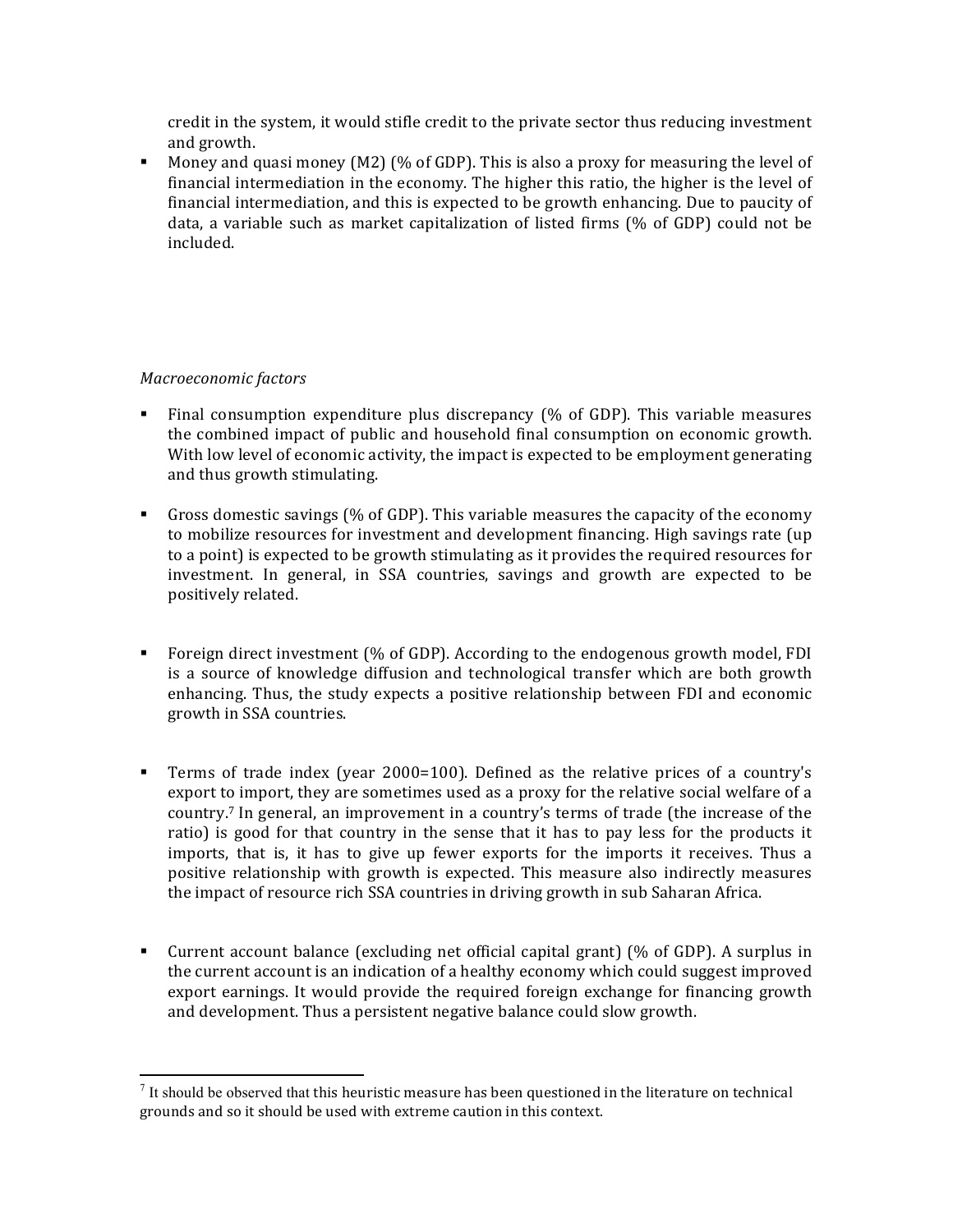- Real interest rate  $(\%)$ . This is a macroeconomic indicator of the kind of liquidity market investors are facing. High real interest rate would discourage investment which in turn could translate to low growth. On the other hand, low real interest would encourage investment and thus enhance growth.
- Example 1 Real effective exchange rate index  $(2000 = 100)$  (%). A fall in the real effective exchange rate (either due to depreciation of the local currency or increase in foreign prices) is expected to make domestic goods more competitive internationally, export is expected to rise, thus growth will increase. On the other hand a rise in the real effective exchange rate would reduce the international competitiveness of local goods.
- Inflation (CPI, % Change). Low inflation can be growth inducing while high inflation could be growth depressing. Hence, the relationship between inflation and growth is ambiguous. However, in economies with low level unemployment equilibrium, it is possible that moderate inflation would be growth inducing.

# *Macroeconomic Uncertainty*

• Inflation, terms of trade, official nominal exchange rate (local currency unit per US\$) variability. The volatilities of these variables are used to capture the level of macroeconomic uncertainty. Macroeconomic uncertainty is expected to be growth depressing as it increases investment risk and can lead to capital flight. In this study, volatilities in the variables are measured by the standard deviation of the variables over the relevant five-year period. It should be noted that there are several approaches to deriving volatility, however for analytical convenience this study uses the standard deviation approach.

# *Political Instability*

■ War Period Dummy—value zero for years of war and unity otherwise.<sup>8</sup> This variable attempts to examine if countries with stable political structure enjoy higher growth. It should be observed that this dummy does not capture the entire political instability space (which includes coups, election violence, revolutions, etc.), but rather, only the space that has generated civil conflicts and wars.

# *Geography and Oil*

• Landlocked dummy—value zero for landlocked countries and unity otherwise. The variable captures the impact of absence of access to seaport on economic growth. Lack of such access increases transaction costs thus discouraging investment and growth. Thus countries that are not landlocked are expected, on the average, to have higher growth rates. Due to severe data constraints, the study could not capture other geographical variables such as absolute values of latitude, distances from the equator,

<sup>&</sup>lt;u> 1989 - Johann Stein, markin film yn y breninn y breninn y breninn y breninn y breninn y breninn y breninn y b</u> <sup>8</sup> Data represent update of Collier and Hoeffler (2004).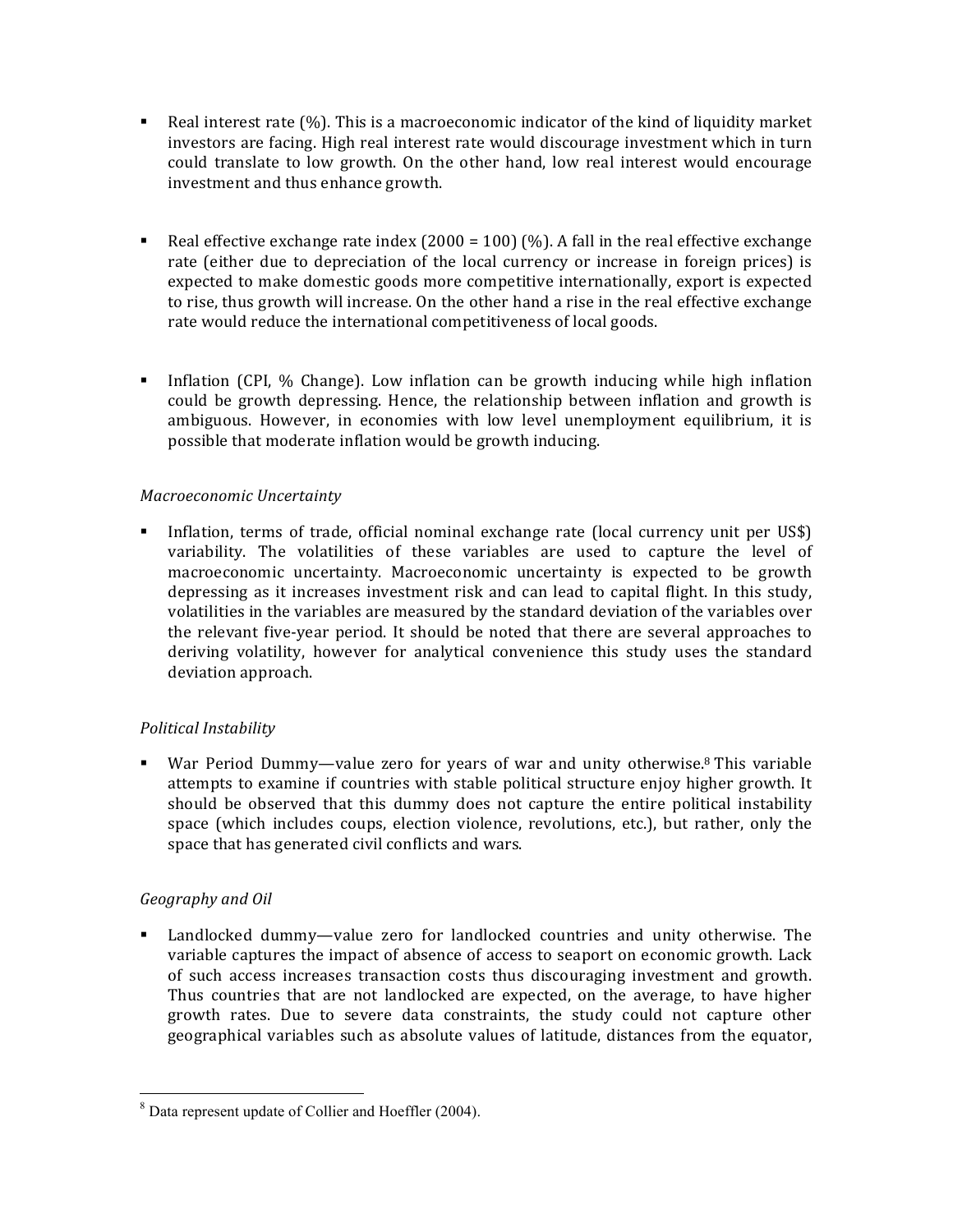proportion of land within 100km of the coast, average temperatures and average rainfall, soil quality, disease and ecology, and so on.

• Oil Dummy. A dummy variable is included to capture the growth pattern of major oil exporters in SSA. The dummy takes the value of 1 from the year the countries started commercial exportation of oil.

## *Socio-Demography*

- Fertility rate (total births per woman), Population growth rate  $(\%)$ , and Life expectancy at birth (total years). These socio-demographic variables are very relevant in the context of the MDGs. High fertility rate increases number of children per household which reduces the chances of the mothers contributing to economic activity. High population growth rates reduce income per head. However, high life expectancy at birth would impact positively on growth. Some of these demographic factors are actually used as part of the variables of the initial conditions. Thus, the initial socio-demographic characteristics of a country could define its growth path into the near (and even distant) future. Thus, in this study, many of the initial condition variables are interpreted in the context of the MDGs.
- Age dependency ratio (dependents to working age population). This variable measures the impact of average national 'family burden' on the work force. The higher is this ratio, the higher would be the burden on the work force, and thus the lower is growth going to be.

Currently, due to absence of sufficiently long time series, this study could not include variables that measure quality of governance, institutions, property rights, rule of law, corruption, and other related institutional and environmental factors.

## **3.3 Sample, Data, and Scope of Analysis**

There are 48 countries categorized in the World Bank data set as being in sub Saharan Africa. However, Eritrea was excluded from the sample as the country's data were part of that of Ethiopia before independence in 1993. The study period covers 1970 to year 2007. The data points are made up of averages over five-year periods—1970-74, 1975-79, and so on. The final data points are averages of three years—2005-2007. The averaging process is done in order to exploit the temporal dimension of the data and to analyze the long-term relation between the determinants and economic growth. Where complete data points are not found for a particular five-year period, the average over the available data points is used. Thus, there are 8 observations per country. Most of the data are derived from the World Bank World Development Indicators (2008) and World Bank African Development Indicators (2007). In few cases, the study resort to specific country reports and profiles to source some data.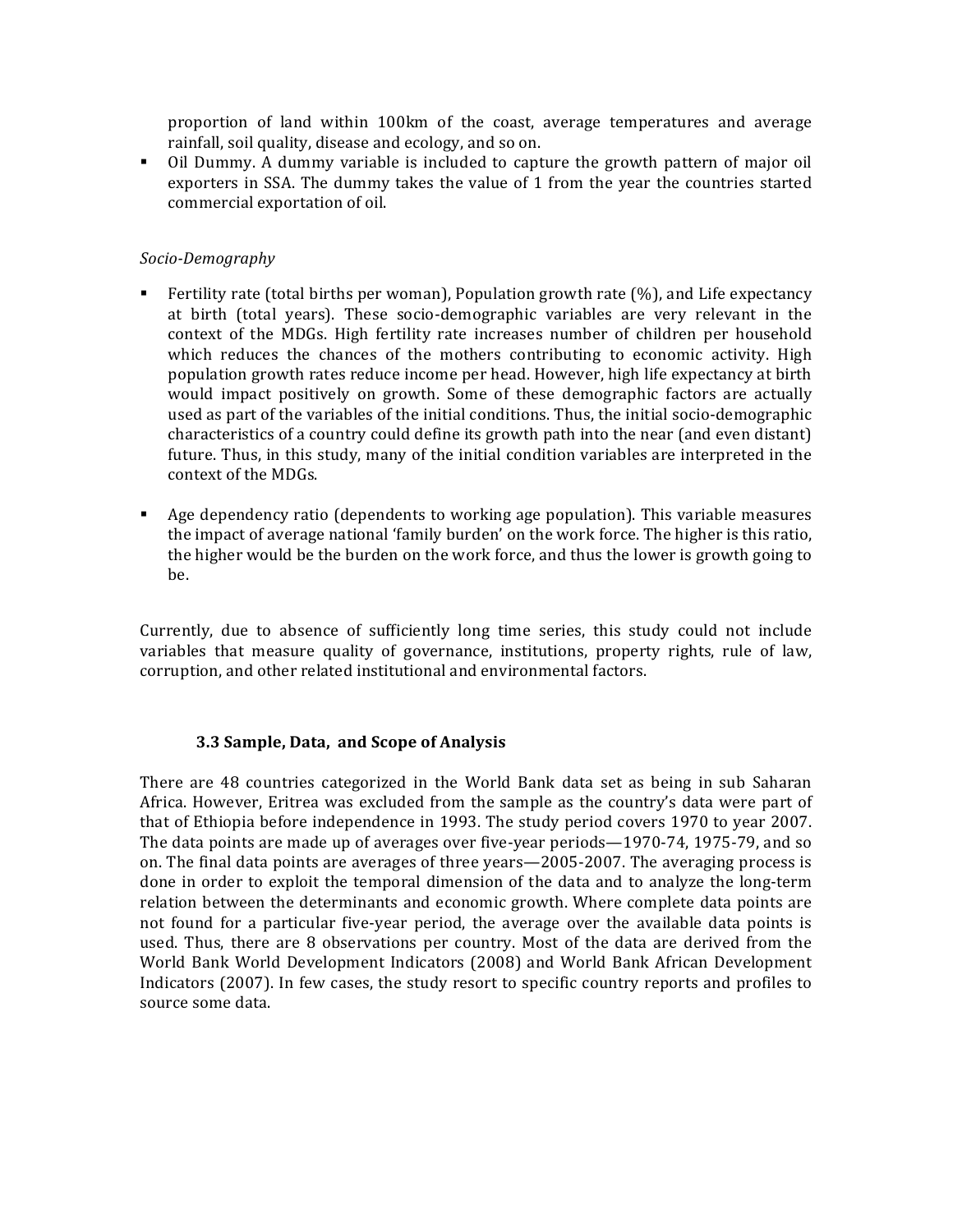#### *3.3.1 Estimation Technique*

Thus, based on equations  $(4)$  and  $(5)$ , the estimating growth equation adopted in this study is as follows:

$$
y_{it} = \alpha_{it} + x_{it}^{\dagger} \beta + \varepsilon_{it}
$$
  
(6)

where *i* =1, 2,…,*N* represent the country and *t* =1,2,…,*T*, the time period.  $y_{it}$  is growth of real per capita GDP,  $x_{it}$  is the vector of both the initial and control variables,  $\alpha_{it}$  is the individual/time effect,  $\beta$  is a vector of parameters, while  $\varepsilon$ <sub>*it*</sub> is the error term. There are various approaches that have been adopted in the literature to address the issue of crosscountry growth disparities. Studies such as Easterly (2000), Kraay and Monokroussos (1999) applied Pooled OLS analyses on panel data, Fischer (1993) and Barro (2003) used three–stage least squares, Levine and Schmukler (2003), Claessens, Klingebiel, Schmukler (2003) used FGLS (feasible generalized least squares). $9$ 

This study reports results from the use of Pooled Least Squares (PLS) and FGLS (for the random effect models) as econometric techniques in the analysis of growth in sub Saharan Africa. The reason for using the FGLS is to take into consideration the existence of variable variances in the residuals between countries, which can give rise to cross-section heteroskedasticity. Thus, to allow variances within a cross-section to differ across time the study uses White heteroskedasticity covariance, which estimate covariances that are robust to general heteroskedasticity. A common test of variable variances of the residuals is the Bartlett, Levene, and Brown-Forsythe tests. This is adopted in the study.

In general, models types as expressed in equation  $(3)$  are normally estimated using either fixed or random effect techniques. Both techniques are designed to deal with some observed regular tendency of individual specific components to be higher for some entities than for others. Specifically, the random effect estimator is appropriate if the individual specific component is assumed to be random with respect to the explanatory variables, while the fixed effects estimator is appropriate if the individual specific component is not independent with respect to the explanatory variables. It should be observed that the fixed effect model is a special case of the random effect model rather than the opposite—if the random effect is assumed constant over time, the result is the fixed effects. A common test employed to discriminate amongst the two estimators is the Hausman specification test. The Hausman test tests the null hypothesis that the coefficients estimated by the efficient random effects estimator are the same as the ones estimated by the consistent fixed effects estimator. Statistically, fixed effects are always admissible with panel data (they always give consistent results) but they may not be the most efficient model to estimate. To be able to

<u> 1989 - Johann Stein, fransk politik (d. 1989)</u>

 $9<sup>9</sup>$  It is sometimes the case that results from several estimation techniques are reported together.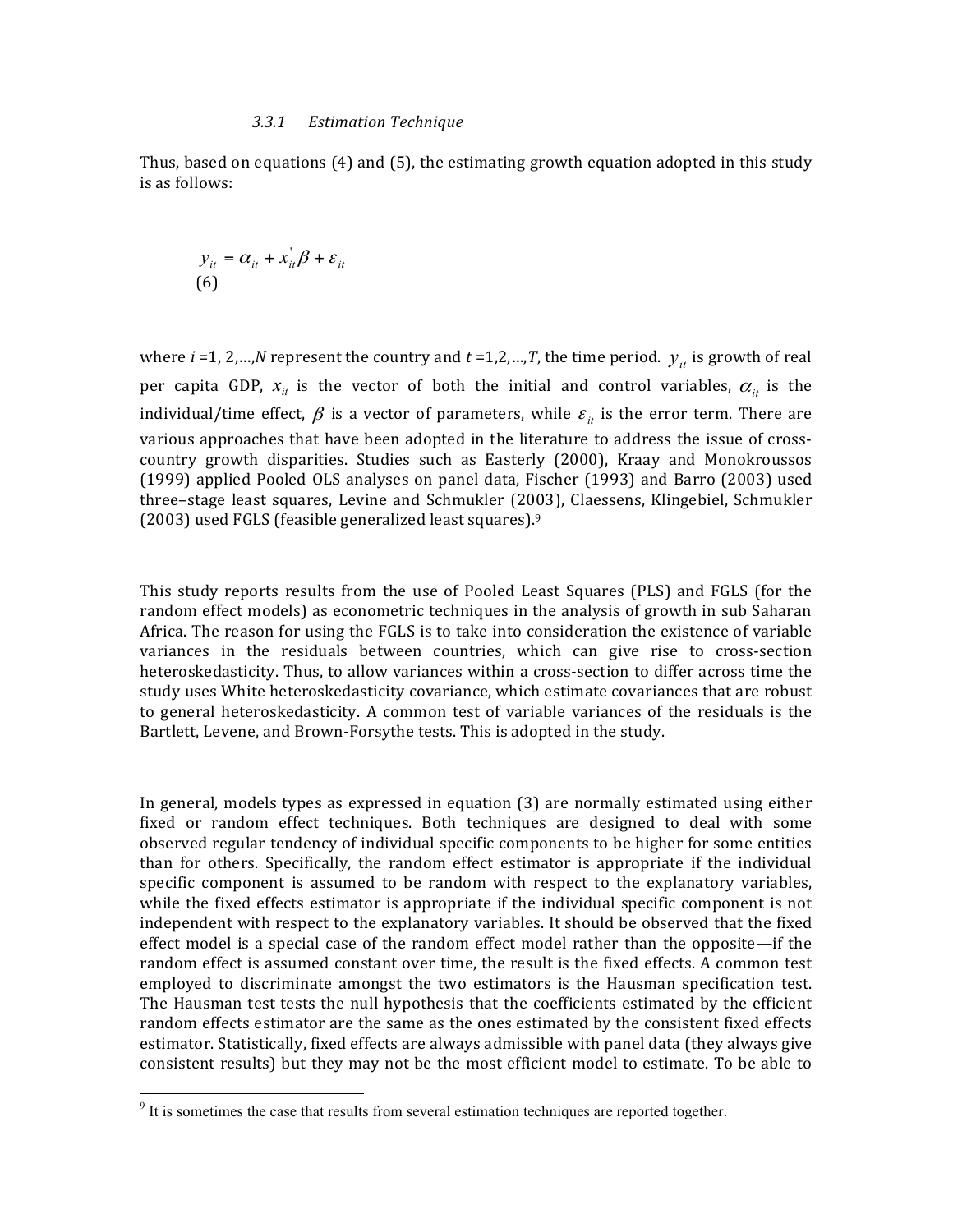use as much as possible data, due to the fact that there are some observations missing for some countries at some time periods, the study uses unbalanced data in Eviews 6.0.

#### **4. ANALYSIS AND RESULTS**

A usual starting point in modern analysis of longitudinal data is to examine the properties of the data. However, due to the fact that the sample size is small  $(8\text{ per country per variable in }$ principle) and the fact that the study is adopting the use of unbalanced sample due to missing data problem, it will be inefficient to carry out such tests.

Results from three estimators are reported where feasible. These are pooled least squares (PLS), fixed (FE) and random (RE) effects estimators. The 10 percent significance level is used in interpreting the various results. Table 1 presents the results when only core neoclassical variables are included in the equations. These are variables described as initial conditions and factor inputs. The three estimators indicate that domestic investment (as a percentage of GDP) is positively and significantly related to growth in SSA countries. However, the FE estimator indicate that initial level of GDP per capita and life expectancy are negatively and significantly related to growth in SSA countries. The negative sign of initial level of real GDP per capita is usually interpreted to suggest evidence of conditional convergence in the neoclassical sense.

To this basic neoclassical model, I add trade and aid variables. The results are presented in Table 2. It can be observed that the growth of export is consistently positive and significant while aid as a percentage of GDP is significant in the PLS and RE estimations. However, the variable has negative signs in all the three estimations. Also, openness was observed to be insignificant in the three estimations but surprisingly negative. Aid per capita, though insignificant, changed sign from one estimation to another. A tentative submission here is that export growth is consistently and positively correlated with economic growth in SSA countries. It should be observed that the FE redundancy and the Hausman tests suggest that the FE estimator is more efficient. However, in this estimation, no aid variable is significant and aid as a percentage of GDP is actually negatively signed.

To investigate how trade and aid variables behave as one control for other factors, I systematically introduce other variable to Table 2 to see how both set of variables will behave. 

| Dependent Variable $\Rightarrow$ growth of real per capita gdp (%) |            |               |               |  |  |
|--------------------------------------------------------------------|------------|---------------|---------------|--|--|
|                                                                    | Estimator  |               |               |  |  |
| Independent Variables                                              | <b>PLS</b> | <b>PLS-FE</b> | <b>PLS-RE</b> |  |  |

#### **Table 1: Regression Results of Core Neo-Classical Variables.**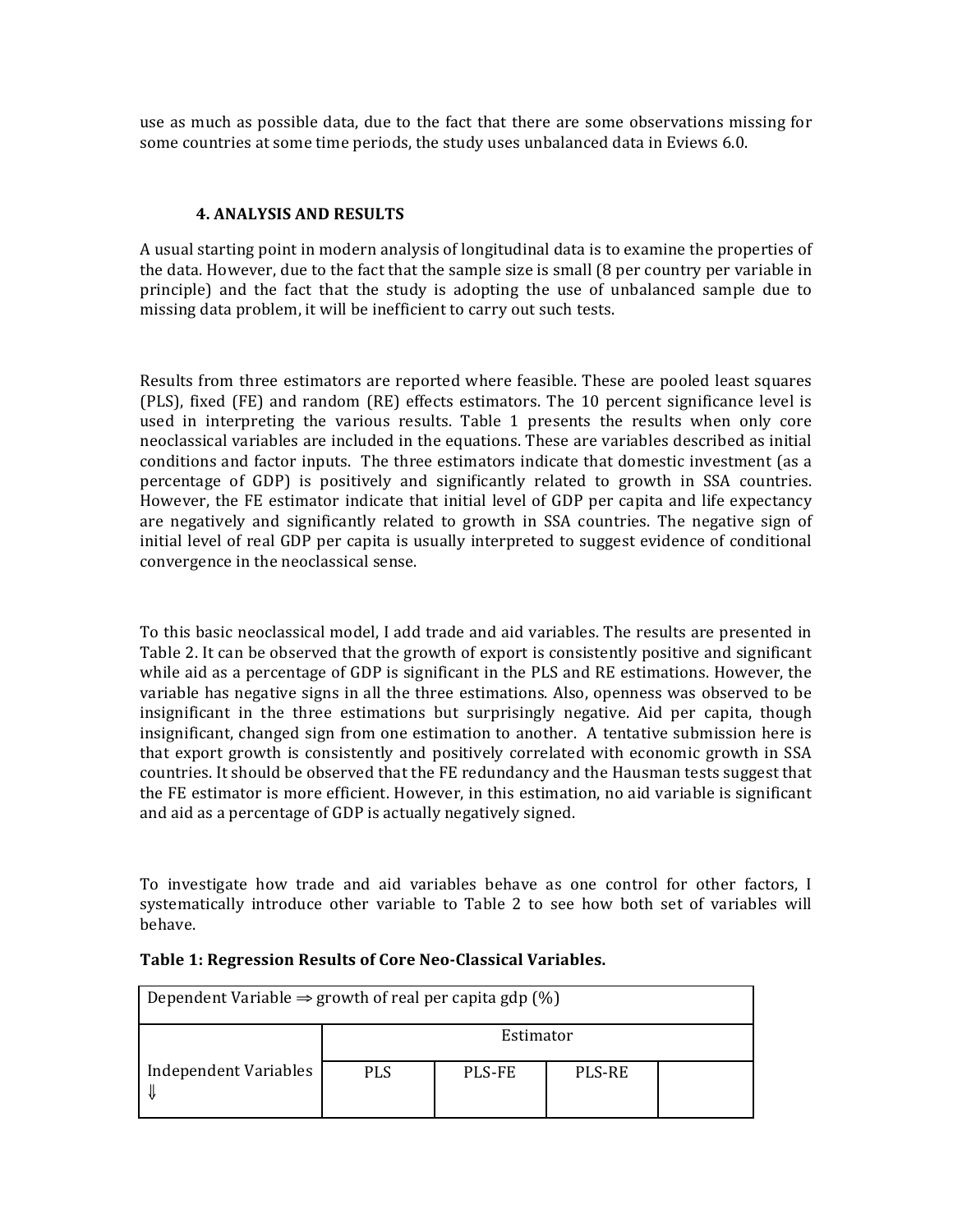|                                  | Constant                               | -3.843487                  | 2.717109                  | -3.533923                   |  |
|----------------------------------|----------------------------------------|----------------------------|---------------------------|-----------------------------|--|
|                                  |                                        | $(-2.573)$ ***             | (1.152)                   | $(-2.312)$ ***              |  |
|                                  | Initial gdp                            | 0.000111                   | $-0.002447$               | $-4.53E-05$                 |  |
|                                  |                                        | (0.467)                    | $(-4.892)$ ***            | $(-0.184)$                  |  |
|                                  | Life                                   | $-0.011429$                | $-0.125457$               | $-0.025531$                 |  |
|                                  | expectancy                             | $(-0.344)$                 | $(-2.403)$ ***            | $(-0.741)$                  |  |
|                                  | Primary                                | $-0.001455$                | 0.011451                  | 0.001106                    |  |
| Core Neoclassical Variables      | School                                 | $(-0.160)$                 | (0.884)                   | (0.115)                     |  |
|                                  | Secondary<br>School                    | $-0.008687$                | 0.008121                  | $-0.002967$                 |  |
|                                  |                                        | $(-0.519)$                 | (0.398)                   | $(-0.177)$                  |  |
|                                  | Population                             | 0.151619                   | 0.574218<br>$(2.192)$ *** | 0.254599                    |  |
|                                  | growth                                 | (0.645)                    |                           | (1.129)                     |  |
|                                  | Domestic<br>Investment                 | 0.263211<br>$(11.174)$ *** | 0.178489<br>$(6.092)***$  | 0.259242<br>$(11.114)$ ***  |  |
|                                  | to gdp ratio                           |                            |                           |                             |  |
| unbalanced                       | Cross sections (pool                   | 45 (282)                   | 45 (282)                  | 45 (282)                    |  |
| Observations)                    |                                        |                            |                           |                             |  |
| $R^2$ (R <sup>2</sup> -adjsuted) |                                        | 0.36(0.35)                 | 0.58(0.49)                | 0.31(0.30)                  |  |
|                                  | <b>Standard Error of</b><br>Regression | 3.35                       | 2.98                      | 3.17                        |  |
|                                  |                                        |                            |                           |                             |  |
| $F$ (prob.)                      |                                        | 26.08<br>(0.000)           | 6.31(0.000)               | 21.23<br>(0.000)            |  |
| Redundant FE test                |                                        |                            | $F = 2.67$<br>(0.00)      |                             |  |
|                                  |                                        |                            | $\chi^2$ = 115.85         |                             |  |
|                                  |                                        |                            | (0.00)                    |                             |  |
| Hausman Test                     |                                        |                            |                           | $\chi^2 = 40.00$<br>(0.000) |  |
|                                  |                                        |                            |                           |                             |  |

White cross-sectional heteroscedastic consistent *t*-statistics in parentheses.

\*\*\*(\*\*)\* significance at 1%(5%)10%. FE implies fixed-effects while RE implies randomeffects.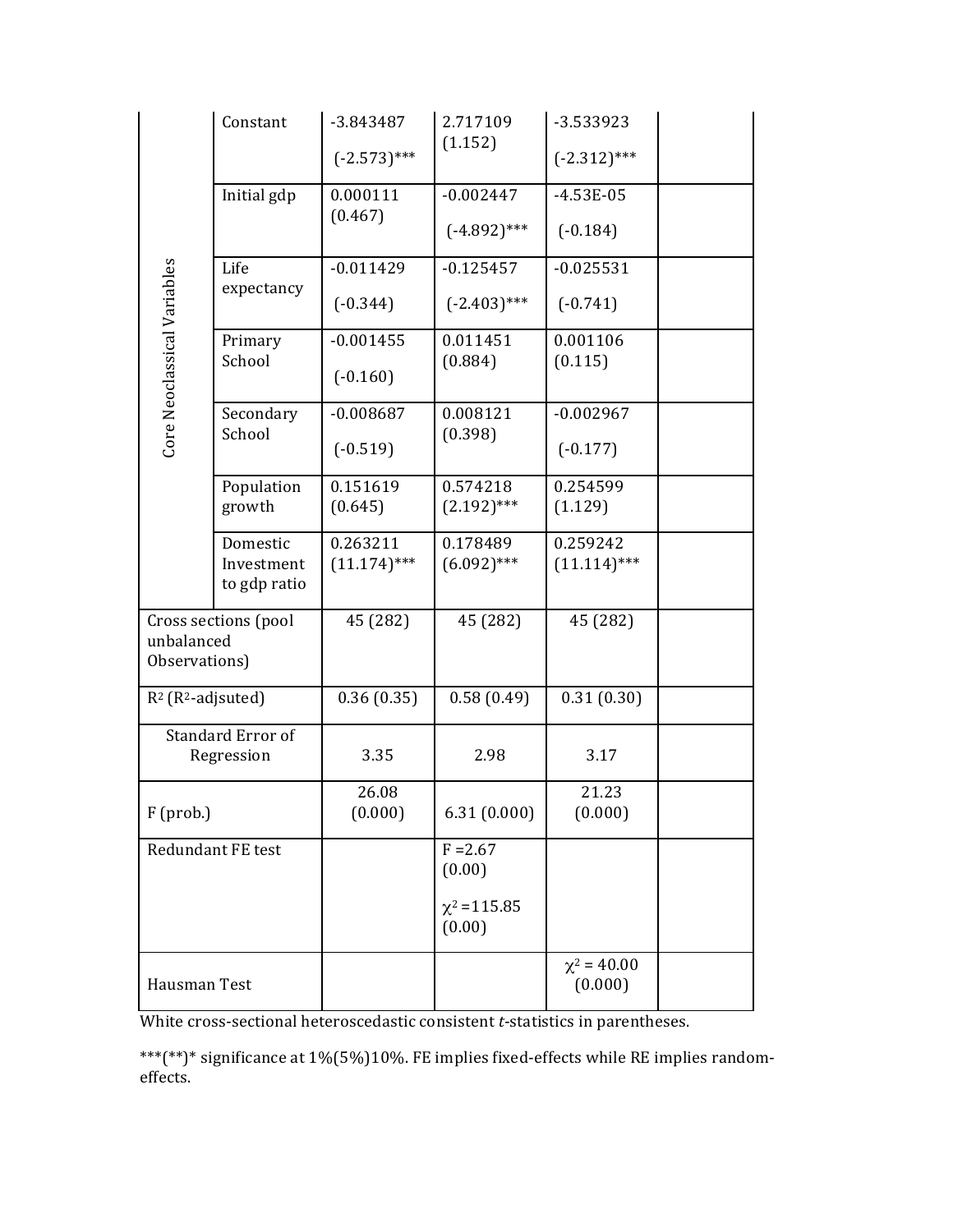In Table 3, two sets of variable introduced are first variables capturing the impact of public sector activity and impact of external debt on growth profile of SSA countries. None of the debt variable was found significant and they are not consistently signed. Government consumption was observed to be negatively related to growth but insignificant. Only domestic taxes as a ratio of tax revenue was observed to be significant in the PLS and RE estimations but found to be consistently positively signed.

The addition of these two sets of variables produced some interesting results in terms of aid and trade. First, in terms of the trade variables, only growth of export was observed to be (consistently) significant and positively related to growth. Other trade variables were not significant. In respect of the aid variables, it can be observed that aid as a percentage of GDP was observed to be consistently negatively signed but significant on in the FE and RE estimations. However, aid as a percentage of import was observed to be positively signed and significant. However, tests suggest that the FE estimation is less efficient than the RE estimation. Again, a tentative submission here is that growth of export is significantly and positively related to growth. Though the FE and the more efficient RE estimation shows that aid as a percentage of GDP is negatively and significantly related to GDP, it is not significant in the PLS estimation.

In Table 4, I add some other sets of variables representing financial development, political stability, geography and demography to the variable in Table 3. It could be observed that none of the aid variables is significant in these estimations. However, the results still indicate some interesting contradictions. It should be observed that results from Table 4 suggest that aid per capita and aid as a percentage of import are positively related to growth, however, aid as a percentage of GDP is negatively related to growth. Again, the growth of export is observed to be consistently positive and significantly related to growth. Other observations are that government consumption (as a percentage of GDP) is negatively related to GDP, domestic credit to the private sector (as a percentage of GDP) is positively related to GDP, the oil dummy indicates that on the average, the major oil exporters are growing faster. Also, there is some evidence that fertility rate is negatively related to growth. 

In Table 5, the third column reports the result when other variables—macroeconomic environment and volatility—are included in the regression estimates using PLS. Column 3 indicates that growth of export is positively and significantly related to economic growth and there is some evidence that international trade taxes as a ratio of tax revenue is also positively and significantly related to economic growth. However, it can be observed that aid as a percentage of GDP is now positively and significantly correlated with GDP. Aid per capital is positive but not significant while aid as a percentage of import is also insignificant but now negative.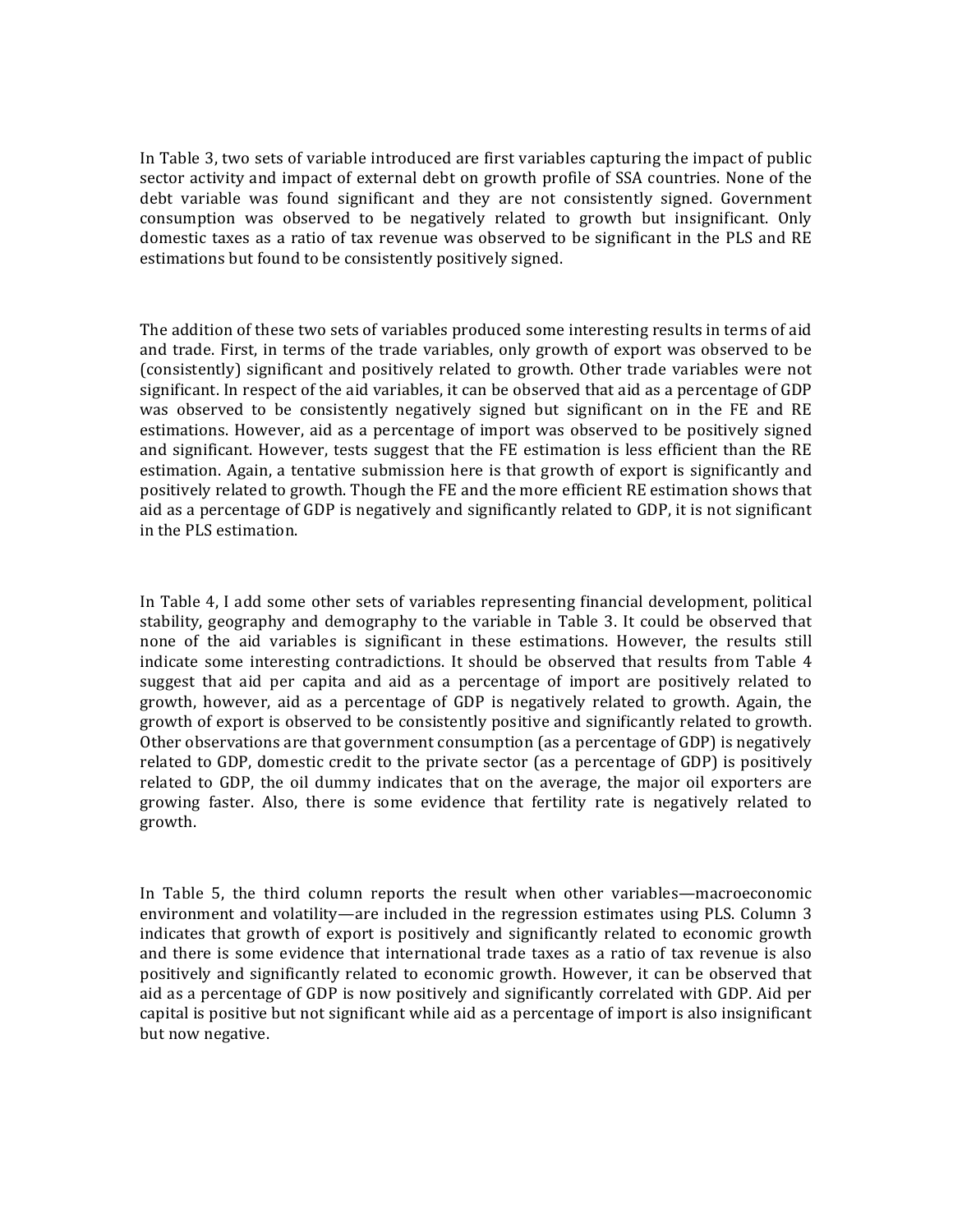|                        | Dependent Variable Þ growth of real per capita gdp (%)   |                               |                               |                               |  |
|------------------------|----------------------------------------------------------|-------------------------------|-------------------------------|-------------------------------|--|
|                        |                                                          |                               |                               | Estimator                     |  |
|                        | Independent Variables ß                                  | <b>PLS</b>                    | PLS-FE                        | <b>PLS-RE</b>                 |  |
|                        | Constant                                                 | 2.209645<br>(0.921)           | 4.581944<br>(0.899)           | 2.61873<br>(1.089)            |  |
|                        | Initial gdp                                              | 0.000221<br>(0.594)           | $-0.001048$<br>$(-0.334)$     | 0.000249<br>(0.672)           |  |
|                        | Life expectancy                                          | $-0.127296$<br>$(-2.504)$ *** | $-0.214023$<br>$(-2.327)$ *** | $-0.138206$<br>$(-2.730)$ *** |  |
| Neoclassical Variables | Primary School                                           | 0.000736<br>(0.068)           | 0.020674<br>(1.047)           | 0.002092<br>(0.190)           |  |
|                        | <b>Secondary School</b>                                  | $-0.010747$<br>$(-0.422)$     | 0.01933<br>(0.413)            | $-0.010376$<br>$(-0.412)$     |  |
|                        | Population growth                                        | 0.244216<br>(0.965)           | 0.405606<br>(1.362)           | 0.230907<br>(0.964)           |  |
|                        | Domestic Investment<br>to gdp ratio $(\%)$               | 0.215148<br>$(4.723)$ ***     | 0.121702<br>$(1.933)*$        | 0.211346<br>$(4.806)$ ***     |  |
| 6S                     | International taxes as<br>a ratio of tax revenue<br>(% ) | $-0.004106$<br>$(-0.254)$     | 0.009868<br>(0.320)           | $-0.003939$<br>$(-0.239)$     |  |
| Trade Variab           | Openness (%)                                             | $-0.002711$<br>$(-0.313)$     | 0.012337<br>(0.457)           | $-0.001413$<br>$(-0.158)$     |  |
|                        | Export Growth (%)                                        | 0.212869<br>$(6.796)$ ***     | 0.145911<br>$(3.554)$ ***     | 0.212648<br>$(7.089)$ ***     |  |
| Aid Variables          | Aid per capital (\$)                                     | 0.007678<br>(1.096)           | $-0.004802$<br>$(-0.220)$     | 0.007702<br>(1.094)           |  |
|                        | Aid to GDP (%)                                           | $-0.110774$                   | $-0.064565$                   | $-0.111771$                   |  |

# Table 2: Regression When Trade and Aid Variables are added To the Core model.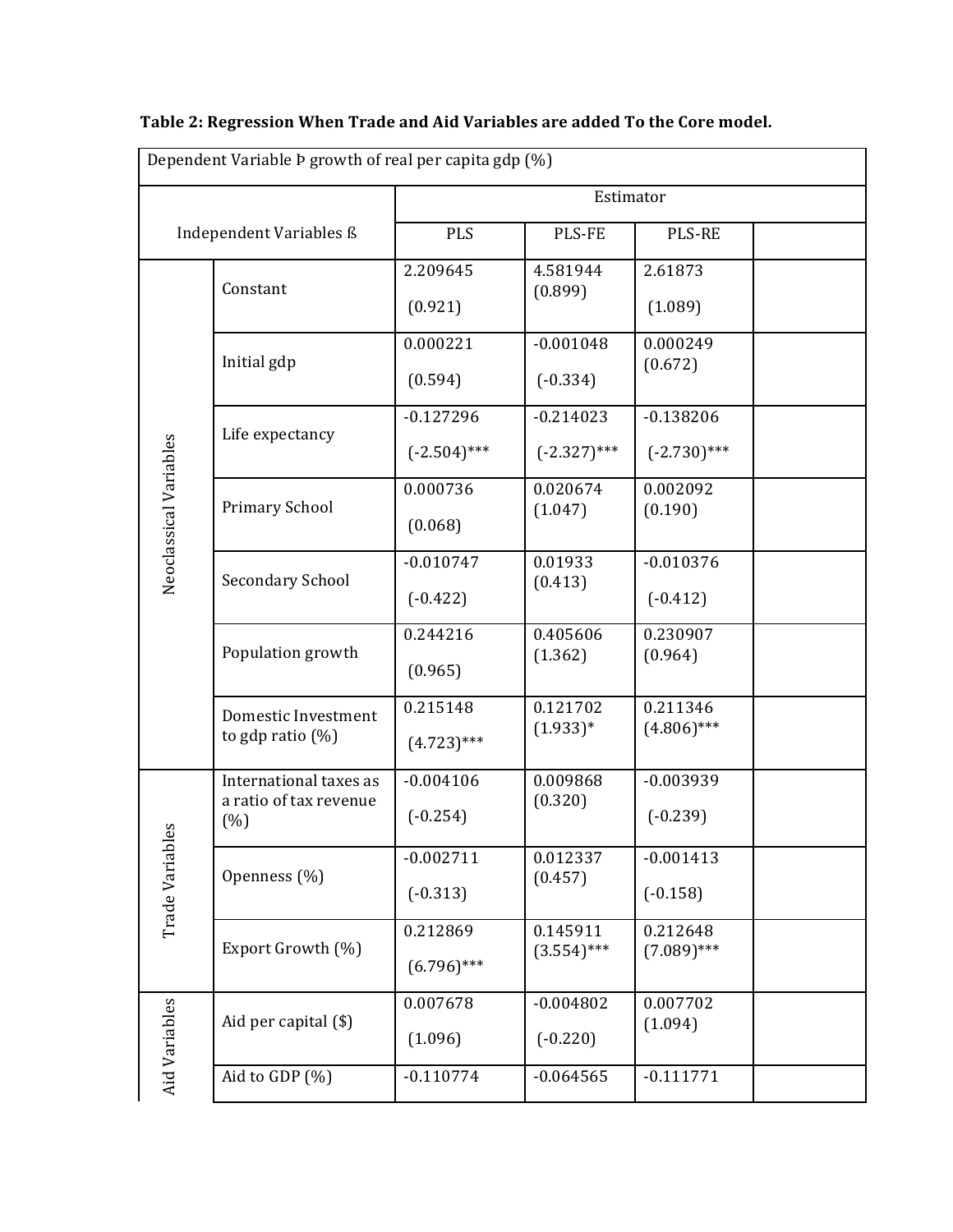|                                                  |                          | $(-3.168)$ ***      | $(-0.880)$                                         | $(-3.188)$ ***              |  |
|--------------------------------------------------|--------------------------|---------------------|----------------------------------------------------|-----------------------------|--|
|                                                  | Aid To Import $(\%)$     | 0.013415<br>(1.140) | 0.035631<br>(1.253)                                | 0.014783<br>(1.227)         |  |
| Cross sections (pool unbalanced<br>Observations) |                          | 34 (118)            | 34 (118)                                           | 34 (118)                    |  |
| $R^2$ ( $R^2$ -adjsuted)                         |                          | 0.59(0.54)          | 0.76(0.60)                                         | 0.58(0.53)                  |  |
| <b>Standard Error of Regression</b>              |                          | 2.44                | 2.26                                               | 2.38                        |  |
| $F$ (prob.)                                      |                          | 12.42 (0.000)       | 4.99(0.000)                                        | 12.10(0.000)                |  |
|                                                  | <b>Redundant FE test</b> |                     | $F = 1.53$<br>(0.067)<br>$\chi^2$ =6274<br>(0.001) |                             |  |
| Hausman                                          |                          |                     |                                                    | $\chi^2$ = 22.71<br>(0.030) |  |

For the PLS-FE and PLS-RE, White cross-sectional heteroscedastic consistent *t*-statistics in parentheses. 

\*\*\*(\*\*)\* significance at 1%(5%)10%. FE implies fixed-effects while RE implies randomeffects. Aid as a percentage of central government expenditure is omitted as it reduces the number of cross-sections and observations significantly due to problem of missing data points.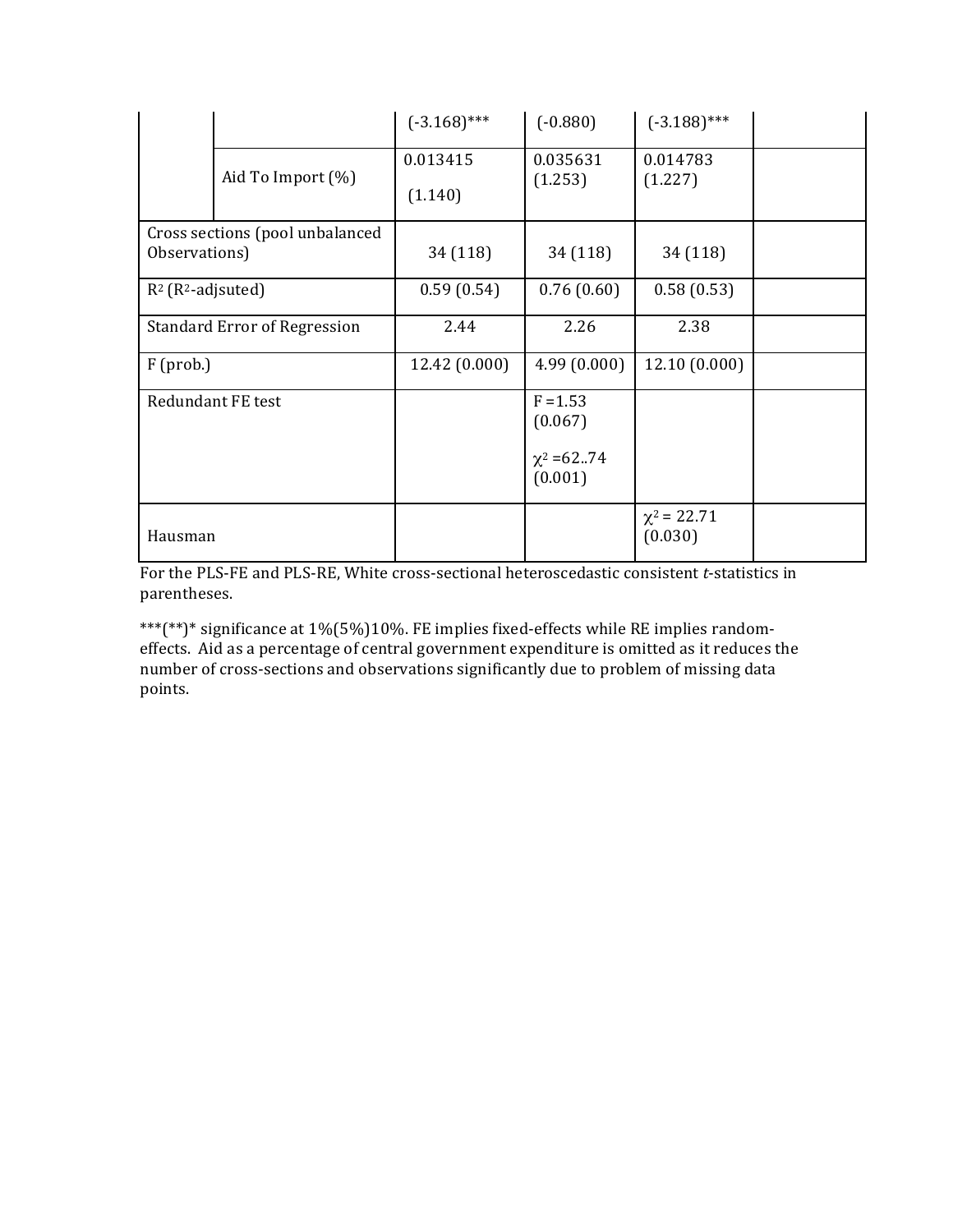|                        | Dependent Variable Þ growth of real per capita gdp (%)      |                           |                           |                           |  |
|------------------------|-------------------------------------------------------------|---------------------------|---------------------------|---------------------------|--|
|                        |                                                             | Estimator                 |                           |                           |  |
|                        | Independent Variables ß                                     | <b>PLS</b>                | PLS-FE                    | <b>PLS-RE</b>             |  |
|                        |                                                             | $-0.308378$               | 7.140306                  | $-0.308378$               |  |
|                        | Constant                                                    | $(-0.101)$                | (0.856)                   | $(-0.073)$                |  |
|                        |                                                             | $-0.000432$               | $-0.004533$               | $-0.000432$               |  |
|                        | Initial gdp                                                 | $(-1.030)$                | $(-1.078)$                | $(-1.607)$                |  |
|                        | Life                                                        | $-0.096931$               | $-0.3288$                 | $-0.096931$               |  |
| Neoclassical Variables | expectancy                                                  | $(-1.808)*$               | $(-2.525)$ **             | $(-1.377)$                |  |
|                        | Primary School                                              | 0.002448<br>(0.211)       | 0.033352<br>(1.317)       | 0.002448<br>(0.208)       |  |
|                        |                                                             |                           |                           |                           |  |
|                        | Secondary<br>School                                         | 0.027486<br>(0.986)       | 0.042206<br>(0.711)       | 0.027486<br>$(1.671)^*$   |  |
|                        | Population<br>growth                                        | 0.480699<br>$(1.809)*$    | 0.688389<br>$(1.989)*$    | 0.480699<br>$(1.898)*$    |  |
|                        | Domestic<br>Investment to<br>$gdp$ ratio $(\%)$             | 0.166374<br>$(3.165)$ *** | 0.242533<br>$(2.883)$ *** | 0.166374<br>$(3.399)$ *** |  |
| Variables              | International<br>taxes as a ratio<br>of tax revenue<br>(% ) | 0.004589<br>(0.208)       | $-0.021284$<br>$(-0.407)$ | 0.004589<br>(0.266)       |  |
| Trade                  | Openness (%)                                                | 0.005994<br>(0.638)       | 0.046477<br>(1.074619     | 0.005994<br>(0.550)       |  |
|                        | <b>Export Growth</b><br>(% )                                | 0.163495<br>$(4.588)$ *** | 0.107677<br>$(1.920)*$    | 0.163495<br>$(5.027)$ *** |  |
|                        | Aid per capital<br>$($ \$)                                  | 0.008415<br>(1.130)       | 0.003273<br>(0.128)       | 0.008415<br>(1.516)       |  |
|                        |                                                             | $-0.081569$               | $-0.241429$               | $-0.081569$               |  |
| Aid Variables          | Aid to GDP (%)                                              | $(-1.354)$                | $(-1.898)*$               | $(-2.410)$ **             |  |
|                        | Aid To Import                                               | 0.013095                  | 0.092284                  | 0.013095                  |  |

# Table 3: Regression Controlling for Public Sector and External Debt.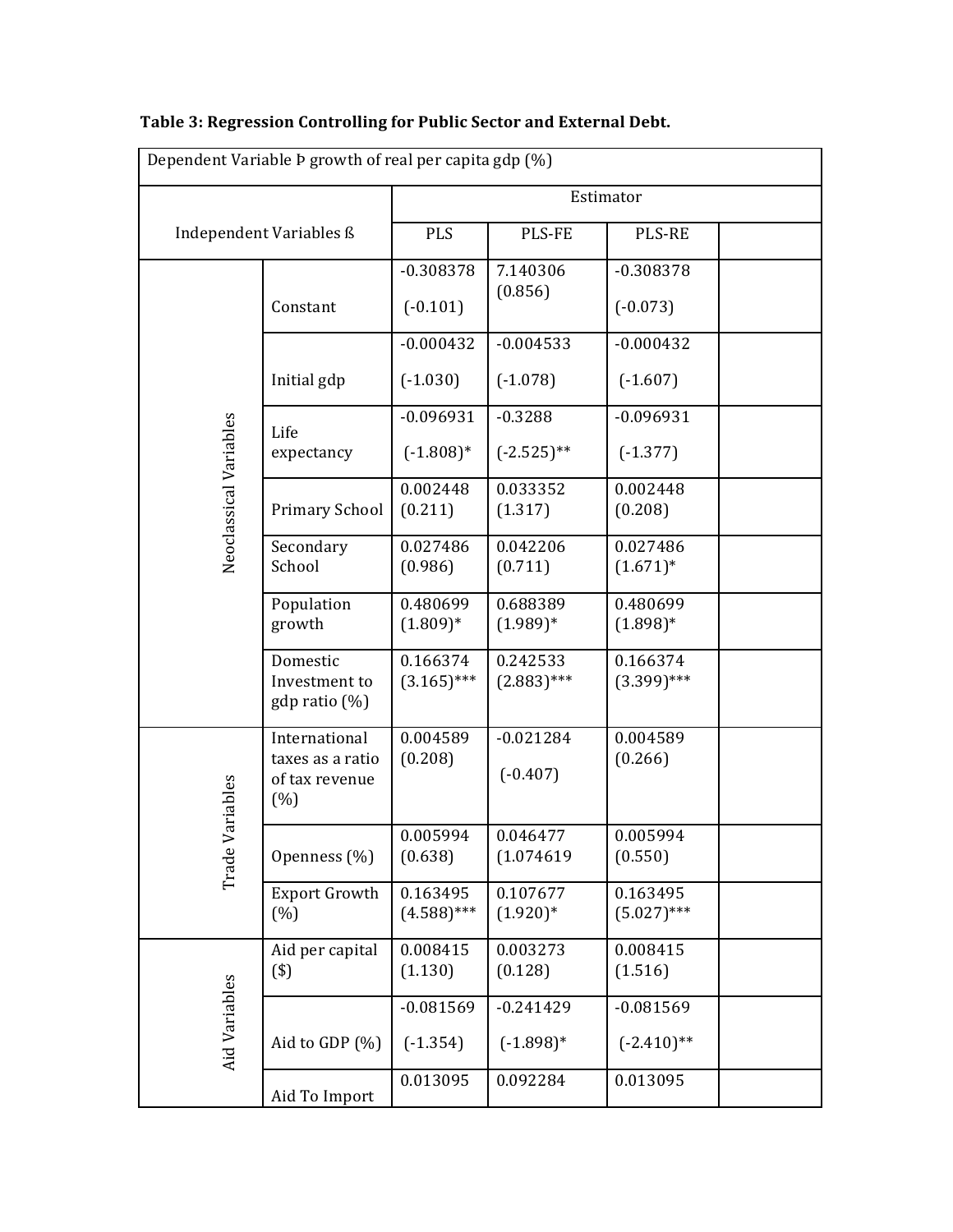|                                     | (%)                                                   | (1.007)                   | $(2.206)$ **                | (1.129)                   |  |
|-------------------------------------|-------------------------------------------------------|---------------------------|-----------------------------|---------------------------|--|
|                                     | Government                                            | $-0.083338$               | $-0.168341$                 | $-0.083338$               |  |
|                                     | Consumption<br>to GDP $(\%)$                          | $(-1.175)$                | $(-1.181)$                  | $(-1.157)$                |  |
| Public \Sector                      | Domestic taxes<br>as a ratio of tax<br>revenue $(\%)$ | 0.048792<br>$(2.266)$ *** | 0.036693<br>(0.941)         | 0.048792<br>$(2.427)$ **  |  |
|                                     | Overall Budget<br>balance to GDP<br>(%)               | 0.015993<br>(0.410)       | $-0.036389$<br>$(-0.684)$   | 0.015993<br>(0.296)       |  |
|                                     | External debt                                         | $-0.007509$               | 0.014114                    | $-0.007509$               |  |
|                                     | to GDP $(\%)$                                         | $(-0.915)$                | (0.638)                     | $(-0.960)$                |  |
|                                     | Concessional<br>Debt to Export                        | $-0.00063$                | 0.000353<br>(0.163)         | $-0.00063$                |  |
| External<br>Debt                    | (% )                                                  | $(-0.519)$                |                             | $(-0.646)$                |  |
|                                     | Concessional<br>debt to GDP                           | 0.006812<br>(0.558)       | $-0.012549$                 | 0.006812<br>(0.729)       |  |
|                                     | (% )                                                  |                           | $(-0.501)$                  |                           |  |
|                                     | Cross sections (pool unbalanced                       |                           |                             |                           |  |
| Observations)                       |                                                       | 32 (93)                   | 32 (93)                     | 32 (93)                   |  |
| $R^2$ ( $R^2$ -adjsuted)            |                                                       | 0.52<br>(0.40)            | 0.71(0.39)                  | 0.52(0.40)                |  |
| <b>Standard Error of Regression</b> |                                                       | 2.25                      | 2.27                        | 2.25                      |  |
| $F$ (prob.)                         |                                                       | 4.39<br>(0.000)           | 2.18(0.005)                 | 4.39(0.000)               |  |
| <b>Redundant FE test</b>            |                                                       |                           | $F = 0.95$<br>(0.550)       |                           |  |
|                                     |                                                       |                           | $\chi^2$ = 48.61<br>(0.023) |                           |  |
| Hausman Test                        |                                                       |                           |                             | $\chi^2 = 0.00$<br>(1.00) |  |

White cross-sectional heteroscedastic consistent *t*-statistics in parentheses.

\*\*\*(\*\*)\* significance at 1%(5%)10%. FE implies fixed-effects while RE implies randomeffects. External debt service as a percentage of export is omitted as it reduces the number of cross-sections and observations significantly due to problem of missing data points.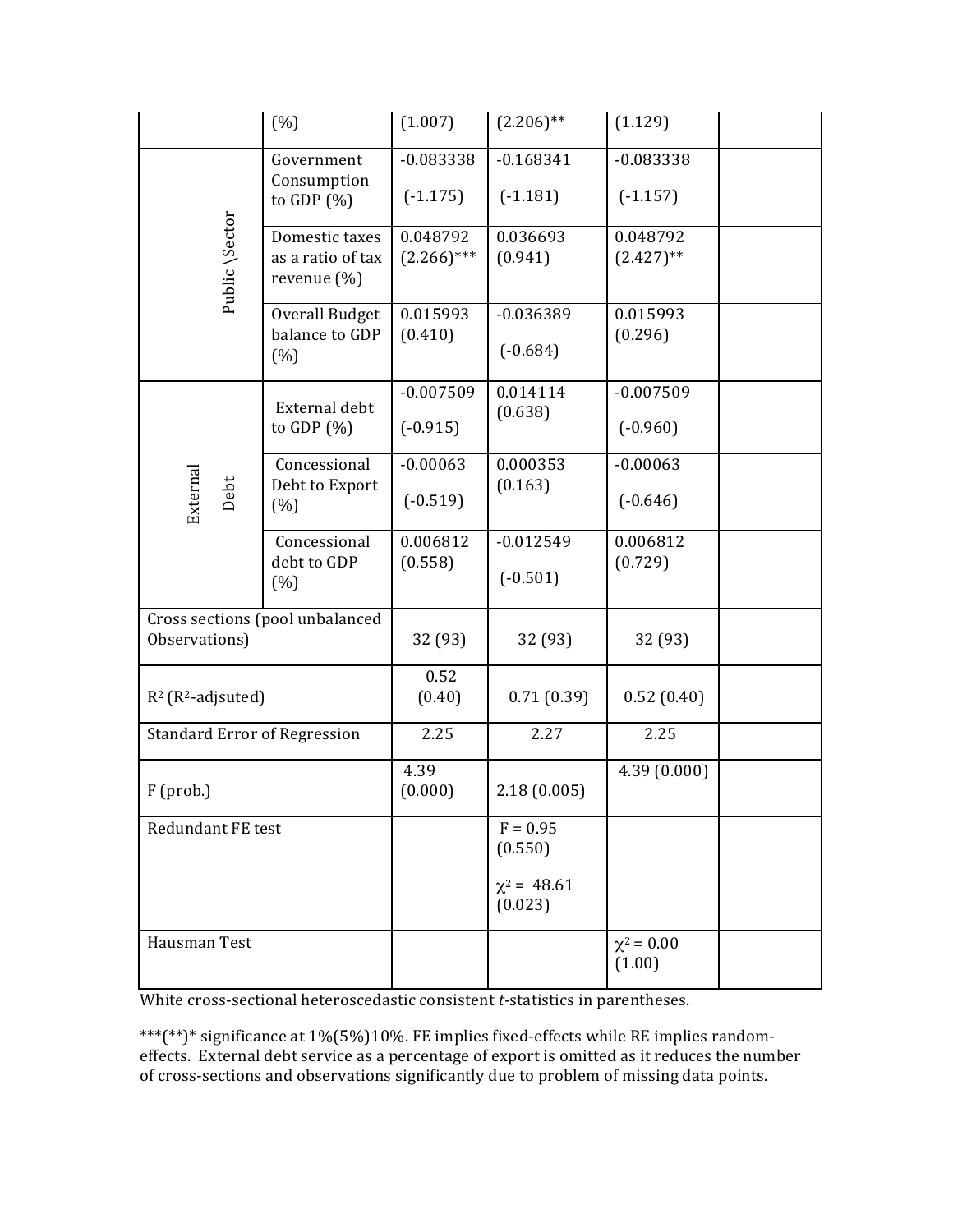In column 4 of Table 5, the results of PLS estimation while retaining only significant variables are presented. It should be observed that the result presented in column 4 is not just by simply deleting insignificant variables in column 3, but by a systematic process of model reduction. The results presented in column 4 suggest that the three trade variables are positively and significantly correlated with growth while aid as a percentage of GDP is also positively and significantly related to growth. The model is again re-estimated with the assumption of valid fixed-effects. The results are presented in column 5. The three aid variables are observed to still be significant and positive while aid as a percentage of GDP is observed not to be significant. The Model is again re-estimated under the RE assumption. Openness and growth of exports are positive and significantly related to growth while aid as a percentage of GDP is also significantly related to growth. However, it should be noted that the FE redundancy test indicate that the FE assumption is valid.

| Independent Variables ß   | <b>PLS</b>                                                 | <b>PLS-RE</b>            |                           |
|---------------------------|------------------------------------------------------------|--------------------------|---------------------------|
|                           | Constant                                                   | 4.388026<br>(0.799)      | 4.388026<br>(0.472)       |
|                           |                                                            | $-0.001019$              | $-0.001019$               |
|                           | Initial gdp                                                | $(-1.835)*$              | $(-3.314)$ ***            |
|                           | Life                                                       | $-0.068658$              | $-0.068658$               |
|                           | expectancy                                                 | $(-1.041)$               | $(-0.747)$                |
| Neoclassical<br>Variables | Primary<br>School                                          | 0.003431<br>(0.231)      | 0.003431<br>(0.309)       |
|                           | Secondary<br>School                                        | 0.009991<br>(0.280)      | 0.009991<br>(0.269)       |
|                           | Population<br>growth                                       | 0.709911<br>$(2.324)$ ** | 0.709911<br>$(6.775)$ *** |
|                           | Domestic<br>Investment to<br>$gdp$ ratio $(\%)$            | 0.108962<br>$(1.762)*$   | 0.108962<br>$(2.374)$ **  |
| Variables<br>Trade        | International<br>taxes as a<br>ratio of tax<br>revenue (%) | 0.010302<br>(0.435)      | 0.010302<br>(0.498)       |

Table 4: Regression Controlling for Finance, Geography and Demography

 $\Gamma$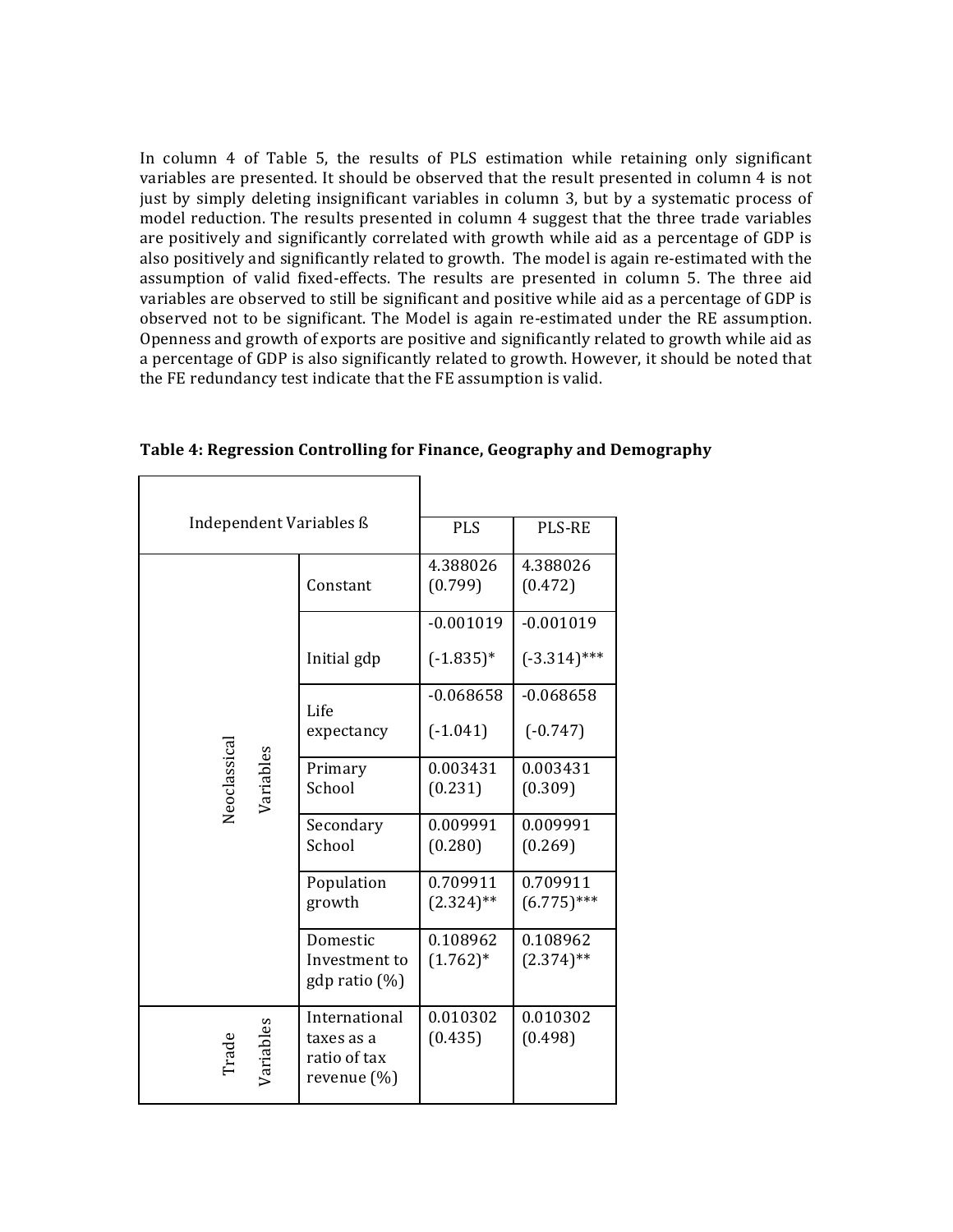|                  |                              | 0.009376            | 0.009376               |
|------------------|------------------------------|---------------------|------------------------|
|                  | Openness (%)                 | (0.931)             | (0.783)                |
|                  | Export                       | 0.116828            | 0.116828               |
|                  | Growth (%)                   | $(2.936)$ **        | $(5.445)$ ***          |
|                  |                              |                     |                        |
|                  | Aid per                      | 0.010457            | 0.010457               |
|                  | capital $($ \$)              | (1.195)             | (1.539)                |
|                  |                              | $-0.016535$         | $-0.016535$            |
| Aid              | Aid to GDP                   |                     |                        |
| Variables        | (%)                          | $(-0.245)$          | $(-0.262)$             |
|                  | Aid To Import                | 0.002925            | 0.002925               |
|                  | (%)                          | (0.212)             | (0.406)                |
|                  |                              |                     |                        |
|                  | Government                   | $-0.125138$         | $-0.125138$            |
|                  | Consumption<br>to GDP $(\%)$ | $(-1.696)*$         | $(-1.675)*$            |
|                  |                              |                     |                        |
|                  | Domestic                     | 0.046066            | 0.046066               |
|                  | taxes as a                   | (1.553)             | (1.634)                |
| Public<br>Sector | ratio of tax                 |                     |                        |
|                  | revenue $(\%)$               |                     |                        |
|                  | <b>Overall</b>               | 0.019748            | 0.019748               |
|                  | <b>Budget</b>                | (0.489)             | (0.355)                |
|                  | balance to                   |                     |                        |
|                  | GDP(%)                       |                     |                        |
|                  |                              |                     |                        |
|                  | External debt                | $-0.013698$         | $-0.013698$            |
|                  | to GDP $(\%)$                | $(-1.367)$          | $(-1.323)$             |
|                  |                              |                     |                        |
| 'na              | Concessional                 | $-0.000458$         | $-0.000458$            |
| ەَ               | Debt to                      |                     |                        |
|                  | Export (%)                   | $(-0.352)$          | $(-0.427)$             |
|                  | Concessional                 | 0.010301            | 0.010301               |
|                  | debt to GDP                  | (0.742)             | (0.818)                |
|                  | (%)                          |                     |                        |
|                  |                              |                     |                        |
|                  | Domestic<br>Credit to        | 0.022856<br>(1.197) | 0.022856<br>$(1.859)*$ |
|                  | Private sector               |                     |                        |
|                  | to gdp ratio                 |                     |                        |
| Financial        | (%)                          |                     |                        |
|                  |                              |                     |                        |
| Development      | <b>Broad Money</b>           | $-0.03901$          | $-0.03901$             |
|                  | to gdp ratio                 |                     |                        |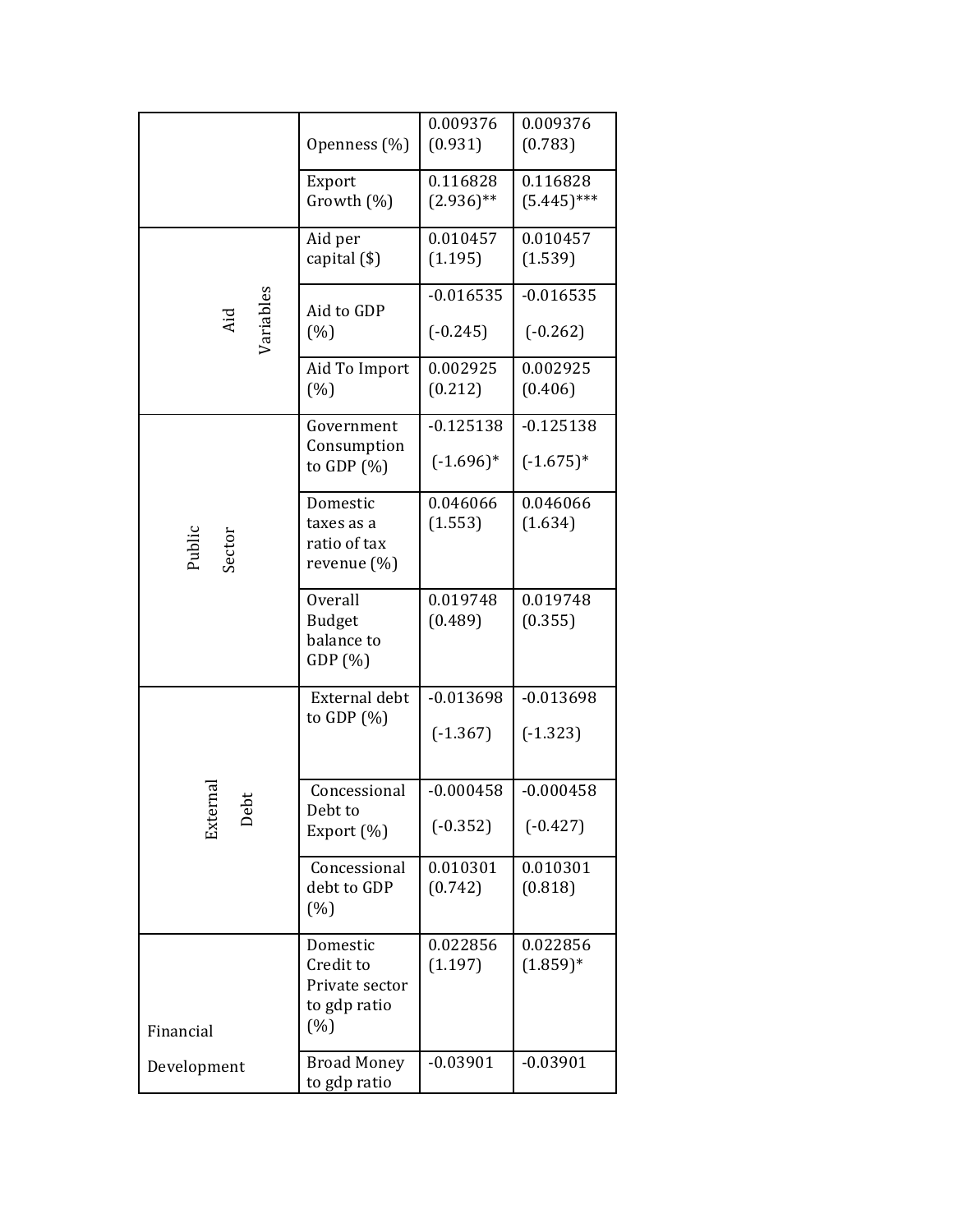|                                                  | (%)                   | $(-1.045)$                | $(-1.608)$                |
|--------------------------------------------------|-----------------------|---------------------------|---------------------------|
| <b>Political Stability</b>                       | War<br>(Dummy)        | 1.162482<br>(1.017)       | 1.162482<br>(1.627)       |
| Geography                                        | Landlocked<br>(Dummy) | $-0.997736$<br>$(-1.185)$ | $-0.997736$<br>$(-1.216)$ |
|                                                  | Oil (Dummy)           | 2.513331<br>(1.595)       | 2.513331<br>$(2.333)$ **  |
|                                                  |                       | $-0.941796$               | $-0.941796$               |
| Demography                                       | Fertility             | $(-1.329)$                | $(-1.761)^*$              |
|                                                  | Age<br>Dependency     | 0.776784<br>(0.129)       | 0.776784<br>(0.183)       |
| Cross sections (pool unbalanced<br>Observations) |                       | 31 (89)                   | 31 (89)                   |
| $R^2$ ( $R^2$ -adjsuted)                         |                       | 0.58<br>(0.41)            | 0.58(0.41)                |
| <b>Standard Error of Regression</b>              |                       | 2.14                      | 2.14                      |
| $F$ (prob.)                                      | 3.47<br>(0.000)       | 3.47<br>(0.000)           |                           |
| <b>Redundant FE test</b>                         |                       |                           |                           |
| Hausman Test                                     |                       | $\chi^2 = 0.00$<br>(1.00) |                           |

White cross-sectional heteroscedastic consistent *t*-statistics in parentheses.

\*\*\*(\*\*)\* significance at  $1\%(5\%)10\%$ . FE could not be undertaken due to the inclusion of some dummy variables.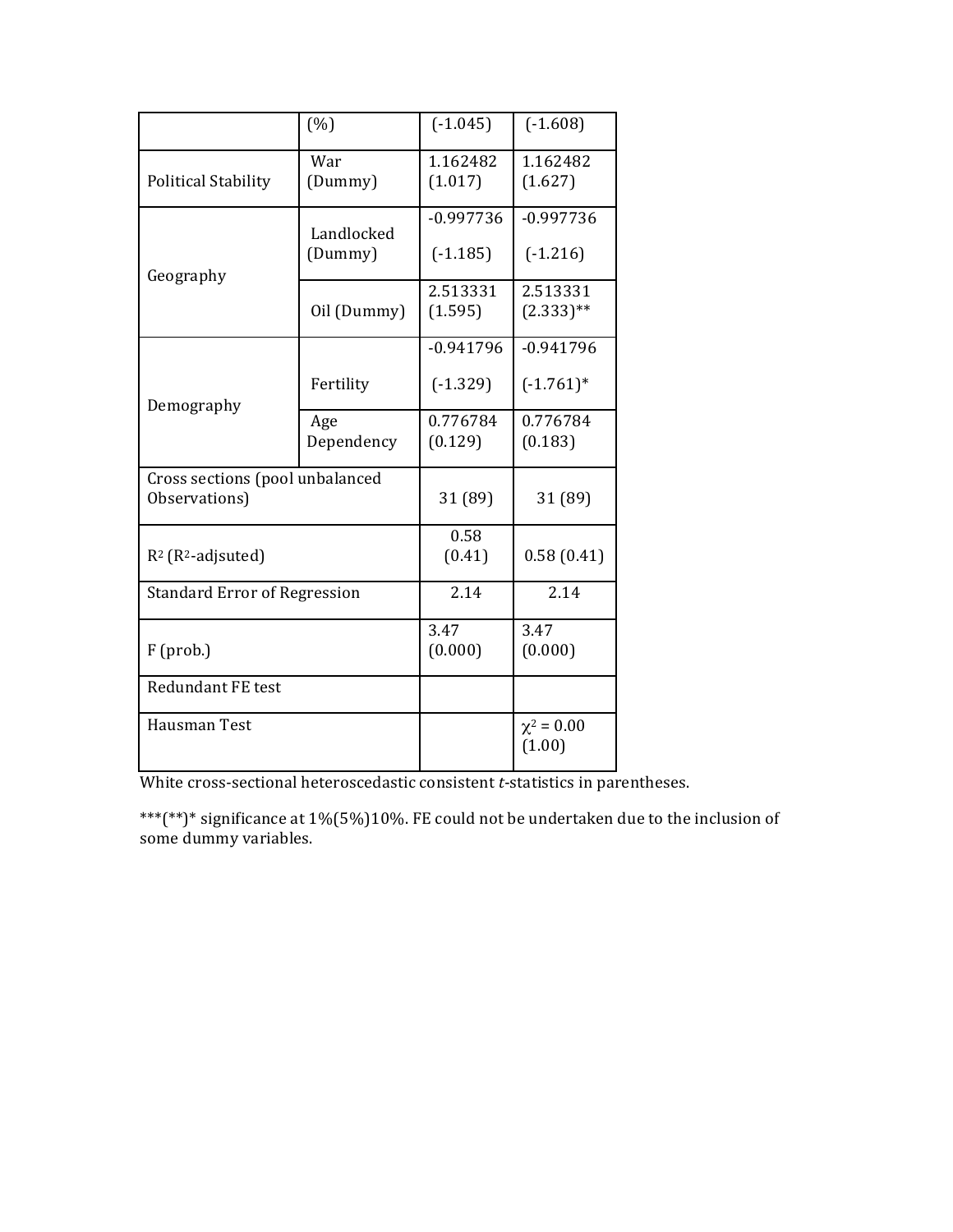# **Table 5: Full Variable Regression.**

| Dependent Variable Þ growth of real per capita gdp (%) |                  |                                                         |                           |                                        |                           |                                       |
|--------------------------------------------------------|------------------|---------------------------------------------------------|---------------------------|----------------------------------------|---------------------------|---------------------------------------|
|                                                        |                  |                                                         |                           |                                        | Estimator                 |                                       |
|                                                        |                  | Independent Variables ß                                 | <b>PLS</b>                | PLS (Only<br>Significant<br>Variables) | PLS-FE                    | <b>PLS-RE</b>                         |
|                                                        |                  | Constant                                                | 10640.73<br>(1.423)       | 2.326779<br>(1.324)                    | 0.905524<br>(1.033)       | 1.975788<br>(0.996)                   |
|                                                        |                  | Initial gdp                                             | $-0.000519$ (-<br>0.732)  |                                        |                           |                                       |
|                                                        |                  | Life expectancy                                         | 0.025679<br>(0.323)       |                                        |                           |                                       |
| Neoclassical                                           | Variables        | Primary School                                          | 0.013263<br>(0.860)       | $-0.011335$ (-<br>$1.864$ <sup>*</sup> | 0.028726<br>(1.543)       | $-0.00769$ (-<br>1.040                |
|                                                        |                  | <b>Secondary School</b>                                 | $-0.026177$ (-<br>0.619   | $-0.02804$ (-<br>$2.299$ <sup>**</sup> | $-0.027461$ (-<br>0.746   | $-0.02522$ (-<br>$1.827$ <sup>*</sup> |
|                                                        |                  | Population growth                                       | 0.441201<br>$(4.237)$ *** | 0.305678<br>$(3.0313)$ ***             | 0.402549<br>$(2.229)$ **  | 0.362275<br>$(3.325)$ **              |
|                                                        |                  | Domestic<br>Investment to gdp<br>ratio $(\%)$           | $-0.017455$ (-<br>0.299   |                                        |                           |                                       |
|                                                        |                  | International taxes<br>as a ratio of tax<br>revenue (%) | 0.025698<br>$(1.908)*$    | 0.026718<br>$(1.927)^*$                | 0.039702<br>$(2.070)$ **  | 0.023315<br>(1.577)                   |
| Trade                                                  | ariables<br>∽    | Openness (%)                                            | 0.00644<br>(0.464)        | 0.014619<br>$(2.007)$ **               | 0.030109<br>$(2.591)$ **  | 0.014787<br>$(1.745)^*$               |
|                                                        |                  | Export Growth (%)                                       | 0.133372<br>$(4.038)$ *** | 0.163106<br>$(6.152)$ ***              | 0.088608<br>$(3.054)$ *** | 0.14881<br>$(5.325)***$               |
|                                                        | Variables<br>Aid | Aid per capital (\$)                                    | 0.003274<br>(0.395)       |                                        |                           |                                       |
|                                                        |                  | Aid to GDP (%)                                          | 0.132678<br>$(2.245)$ **  | 0.142895<br>$(6.428)$ ***              | 0.048999<br>(0.729)       | 0.13805<br>$(5.372)$ ***              |
|                                                        |                  | Aid To Import (%)                                       | $-0.019596$ (-<br>1.566   |                                        |                           |                                       |
| $\mathfrak{c}$                                         |                  | Government                                              | $-0.046669$ ( $-$         | $-0.094239$ (-                         | $-0.066072$ ( $-$         | $-0.10653$ ( $-$                      |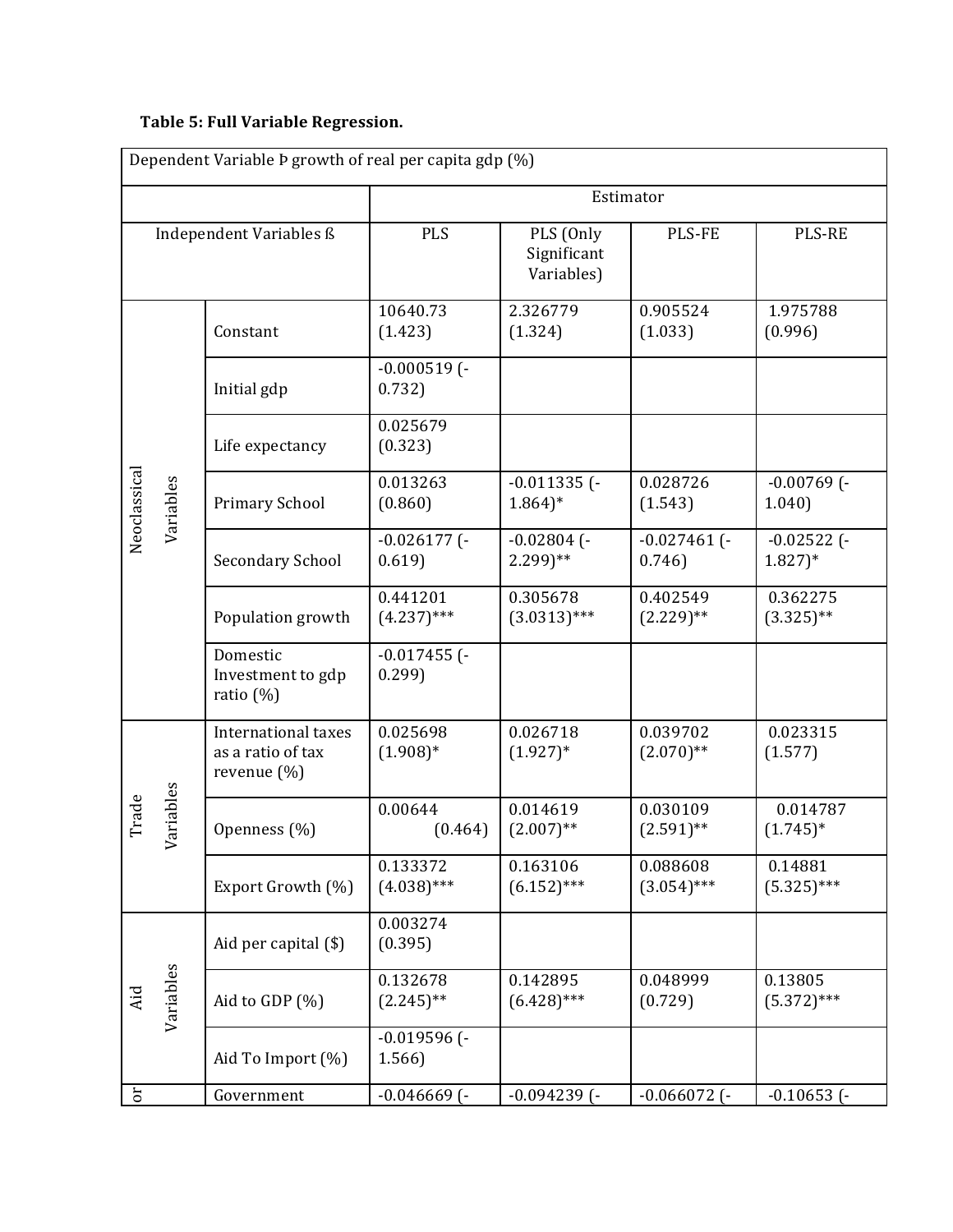|                        | Consumption to<br>GDP(%)                                      | 0.618                                       | $1.929)*$                                | 0.745                            | $1.932)*$                                 |
|------------------------|---------------------------------------------------------------|---------------------------------------------|------------------------------------------|----------------------------------|-------------------------------------------|
|                        | Domestic taxes as a<br>ratio of tax revenue<br>(% )           | 0.025147<br>(0.907)                         |                                          |                                  |                                           |
|                        | <b>Overall Budget</b><br>balance to GDP (%)                   | 0.091926<br>$(1.752)*$                      |                                          |                                  |                                           |
|                        | External debt to<br>GDP(%)                                    | $-0.014752$ (-<br>$2.667$ <sup>**</sup>     | $-0.018956$ (-<br>$3.671$ <sup>***</sup> | 0.001875<br>(0.219)              | $-0.01713$ (-<br>$2.988$ )***             |
| External<br>Debt       | <b>Concessional Debt</b><br>to Export $(\%)$                  | 0.002053<br>$(3.270)$ ***                   |                                          |                                  |                                           |
|                        | Concessional debt<br>to GDP $(\%)$                            | 0.007167<br>(0.517)                         |                                          |                                  |                                           |
| Financial<br>Develop   | Domestic Credit to<br>Private sector to<br>$gdp$ ratio $(\%)$ | 0.062228<br>$(3.890)$ ***                   | 0.025238<br>$(3.001)$ ***                | 0.074746<br>$(3.422)$ ***        | 0.025854<br>$(2.536)$ **                  |
| ment                   | Broad Money to<br>gdp ratio (%)                               | $-0.115634$ ( $-$<br>$3.727$ <sup>***</sup> | $-0.042582$ (-<br>$2.616$ <sup>**</sup>  | $-0.14125$ (-<br>$3.348$ )***    | $-0.04394$ ( $-$<br>$2.230$ <sup>**</sup> |
| Political<br>Stability | War (Dummy)                                                   | 1.829696<br>$(1.908)*$                      | 1.791093<br>$(1.746)^*$                  | 2.308327<br>$(2.592)$ **         | 1.84863<br>$(1.714)^*$                    |
| Geograp<br>hy          | Landlocked<br>(Dummy)                                         | $-0.896361$ (-<br>0.825)                    |                                          |                                  |                                           |
|                        | Oil (Dummy)                                                   | 3.106563<br>$(2.661)$ **                    |                                          |                                  |                                           |
| Demogra<br>phy         | Fertility                                                     | $-1.597141$ (-<br>$1.891$ <sup>*</sup>      | $-0.962016$ (-<br>$5.254$ <sup>***</sup> | $-1.35436$ ( $-$<br>$7.055$ )*** | $-0.944037$ (-<br>$4.464$ <sup>***</sup>  |
|                        | Age Dependency                                                | 9.453224<br>(1.365)                         |                                          |                                  |                                           |
| Environment            | <b>Final Consumption</b><br><b>Expenditure to GDP</b><br>(% ) | $-106.4752$ (-<br>1.423)                    |                                          |                                  |                                           |
|                        | Domestic savings to<br>GDP(%)                                 | $-106.4411$ ( $-$<br>1.422)                 | 0.053387<br>$(8.905)$ ***                | 0.000939<br>(0.018)              | 0.048206<br>$(5.673)$ ***                 |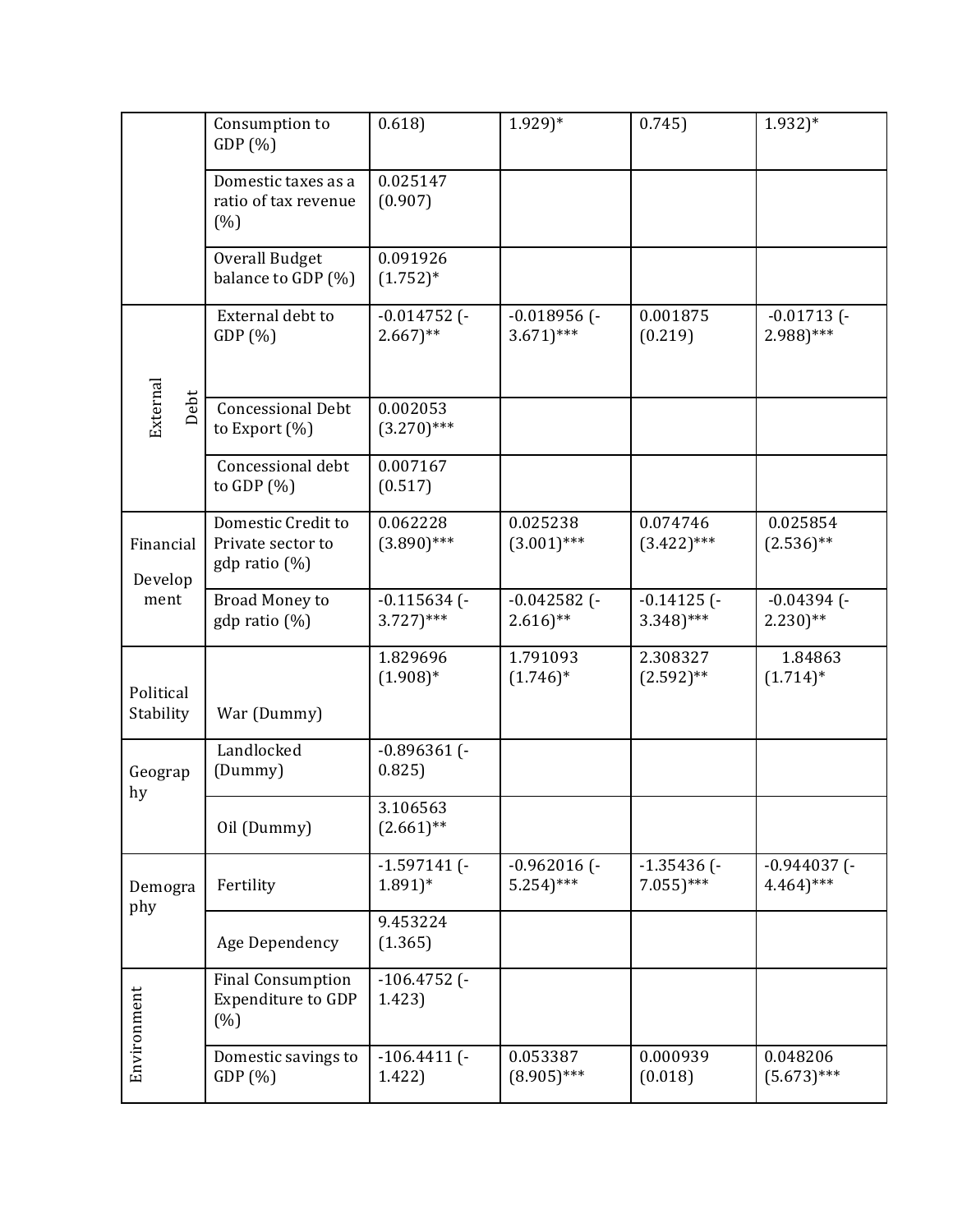|                                  | <b>Foreign Direct</b><br>Investment to GDP<br>(% ) | 0.446234<br>$(2.227)$ **                | 0.398409<br>$(8.202)$ ***               | 0.229604<br>$(3.833)$ ***               | 0.413745<br>$(8.333)$ ***               |
|----------------------------------|----------------------------------------------------|-----------------------------------------|-----------------------------------------|-----------------------------------------|-----------------------------------------|
|                                  | Terms-of-Trade                                     | 0.037077<br>$(3.242)$ ***               | 0.016148<br>$(2.091)$ **                | 0.017094<br>$(3.334)$ ***               | 0.01602<br>$(1.991)$ **                 |
|                                  | <b>Current Account</b><br>balance to GDP (%)       | 0.006362<br>(0.143)                     | 0.058634<br>$(2.429)$ **                | 0.057233<br>$(3.452)$ ***               | 0.058595<br>$(2.352)$ **                |
|                                  | <b>Consumer Price</b><br>index (% Change)          | $-0.018664$ (-<br>$2.240$ <sup>**</sup> | $-0.009545$ (-<br>$2.029$ <sup>**</sup> | $-0.022235$ (-<br>$2.297$ <sup>**</sup> | $-0.010476$ (-<br>$2.519$ <sup>**</sup> |
|                                  | Inflation                                          | 0.039156<br>(0.721)                     | 0.005883<br>$(1.926)^*$                 | 0.013847<br>$(2.228)$ **                | 0.00646<br>$(2.391)$ **                 |
| Volatility                       | <b>Terms of Trade</b>                              | $-0.106698$ (-<br>$2.252$ <sup>**</sup> |                                         |                                         |                                         |
|                                  | Nominal Exchange<br>Rate                           | 0.00042<br>(0.594)                      |                                         |                                         |                                         |
| Cross sections (pool             | unbalanced Observations)                           | 27 (75)                                 | 32 (114)                                | 32 (114)                                | 32 (114)                                |
| $R^2$ (R <sup>2</sup> -adjsuted) |                                                    | 0.76(0.56)                              | 0.77(0.72)                              | 0.89(0.80)                              | 0.75(0.70)                              |
|                                  | <b>Standard Error of Regression</b>                | 1.85                                    | 2.06                                    | 1.73                                    | 1.97                                    |
| F (prob.)                        |                                                    | 3.72 (0.000)                            | 16.16 (0.000)                           | 10.10 (0.000)                           | 15.12 (0.000)                           |
| Redundant FE test                |                                                    |                                         |                                         | $F = 2.26$<br>(0.003)                   |                                         |
|                                  |                                                    |                                         |                                         | $\chi^2$ = 85.30<br>(0.000)             |                                         |
| Hausman Test                     |                                                    |                                         |                                         |                                         | $\chi^2 = 0.00$<br>(1.00)               |

White cross-sectional heteroscedastic consistent *t*-statistics in parentheses.  $***$  $(**)$ \* significance at 1%(5%)10%. Real Interest rate and real effective exchange rate are omitted as they reduces the number of cross-sections and observations significantly due to problem of missing data points.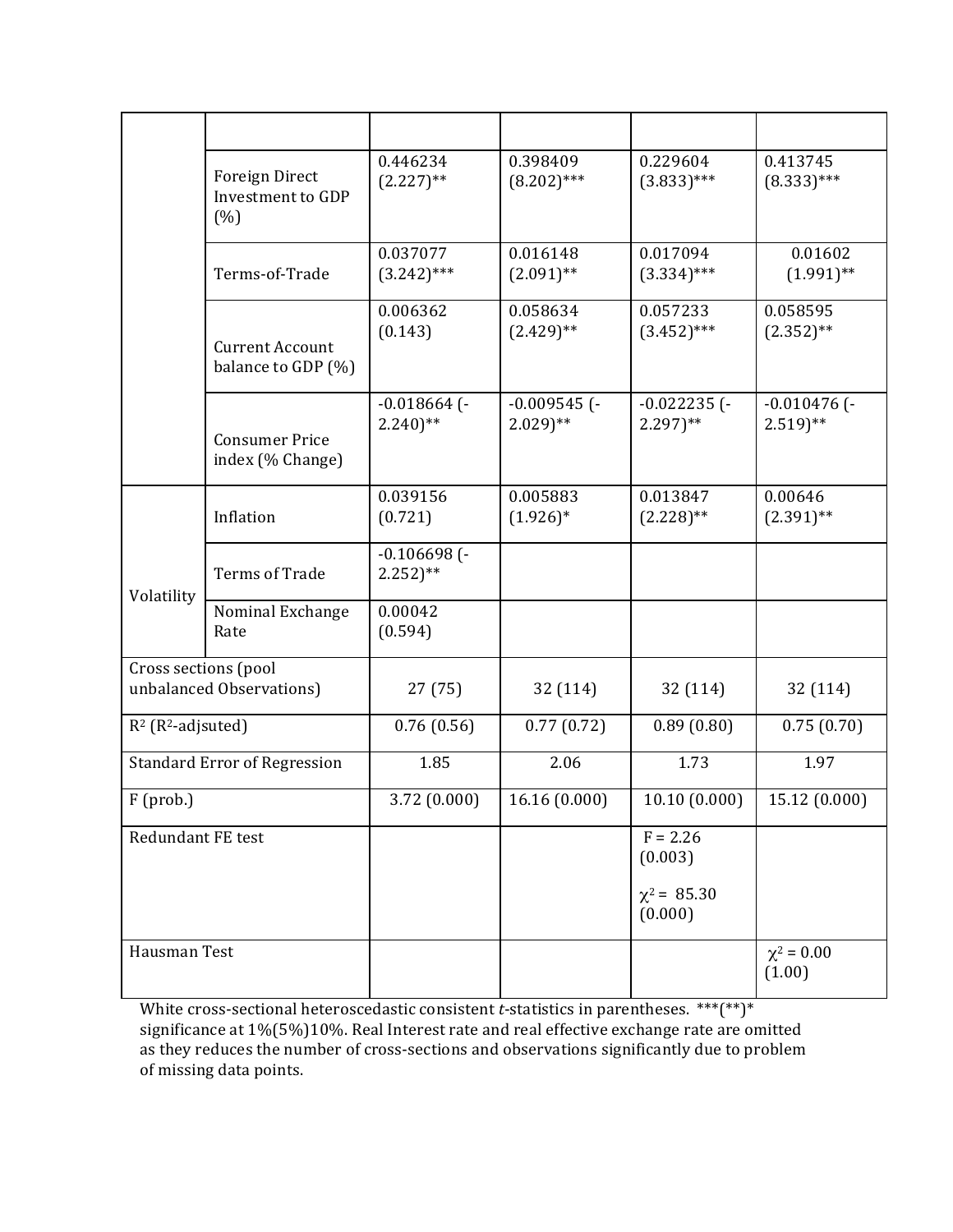## **4.1. Implications of Findings**

This study sets out to examine the relative roles of trade and trade related variables on the one hand and aid on the other on the growth profile of SSA countries. Three trade variables were used—international trade taxes as a percentage of total tax revenue, degree of openness and growth of exports. Also, three aid variables were used—amount of aid per capita, aid as a percentage of GDP, and aid as a percentage of imports of the respective economies. A core neoclassical growth model was first estimated which was then augmented with trade and aid variables. Subsequently, the responses of these variables were observed relative to the inclusion of other control and environmental factors. The following could be observed from the results:

- When the trade variables were added to the core model (see Table 2), taxes on international trade and openness were both insignificant and changed signs over different estimators. However, growth of export was consistently positive and significant over different estimators. Also, in these results, aid per capita and aid as a percentage of imports were both insignificant but the latter did not change sign. Aid as a percentage of GDP is observed to be negative over different estimators but significant in the PLS and RE estimates and also did not change sign. However, the FE redundancy and Hausman tests indicate that the FE estimate is more efficient, which is the estimate in which the aid as percentage of GDP is not significant.
- In Table 3, where public sector and external debt variables are included, it could be observed that of the three export variable, only growth of exports remained positive and significant. In these estimates, openness is positive but insignificant over the various estimators. International trade tax change sign over estimators. Also, aid per capita and aid as a percentage of imports are consistently positive while the latter is significant in the FE estimate. Aid as a percentage of GDP remains negative over all estimators adopted and significant in the FE and RE estimates. However, the FE redundancy test could not be rejected.
- Furthermore, in Table 4, where variables capturing financial development, political stability, geography and demography are added to the model in Table 3, all the trade variable are positive while only growth of exports is observed to be significant over the various estimators. In these estimates, all aid variables were observed to be insignificant over all estimators, while aid as a percentage of GDP continues to be negative. Other aid variables are observed to be positive.
- In Table 5, when all hypothesized variables are included, all trade variables are positive while all aid variables except aid as a percentage of import are observed to be positive. Except in the FE estimate, aid as a percentage of GDP is observed to be significant. Growth of exports continues to be significant and positive. Openness was insignificant in the full-variable PLS estimate but positive and significant in other estimates. It should be noted that aid as a percentage of GDP has become positive while aid as a percentage of import has become positive. International taxes as a percentage of total taxes is consistently positive but insignificant in the RE model.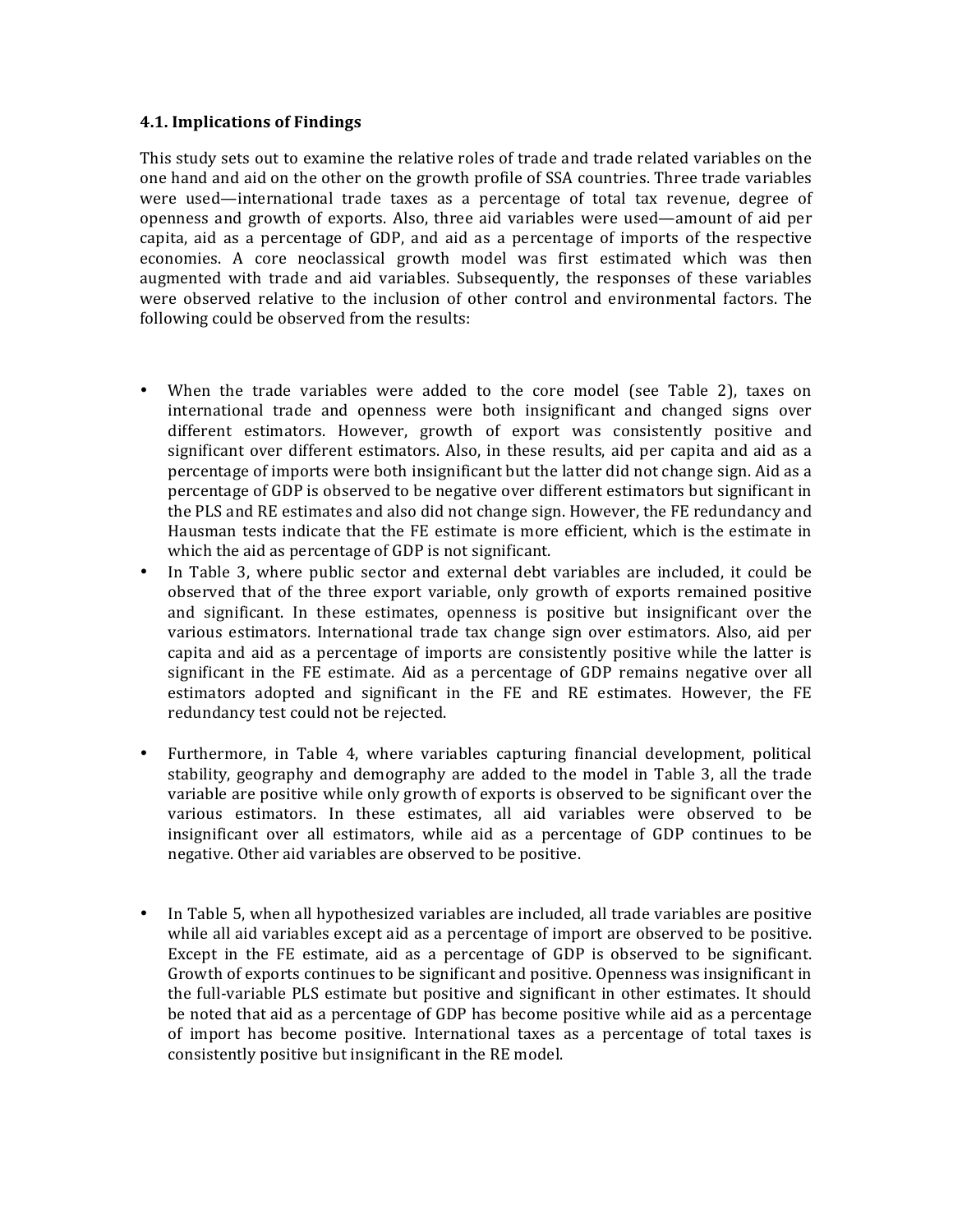- Thus, only growth of exports could be described as a robust determinant of growth in the sampled SSA countries over the study period. Irrespective of what variables are controlled for and sample size, the variable remains positive and significant. Aid as percentage of GDP is sensitive to what variables are controlled for and changes sizes under different estimators given same controlled variables. Thus it may not be regarded as a robust determinant of growth. In fact, it direction of impact on growth can best be described as inconclusive.
- Aid as a percentage of GDP could be observed to be positive (and significant) when the study includes variables capturing macroeconomic environment. This is a subtle evidence in support of the proposition that sound macroeconomic environment is a prerequisite for aid effectiveness.
- These results also could be interpreted to imply that the debate should not be about aid versus trade, but rather, both are required (at least in the short-term) in SSA countries growth process.

# **1. CONCLUDING REMARKS**

The amount of aid given to SSA countries has grown over time, yet economic performance has not improved significantly. This phenomenon has made observers to question the relevance of aid in jump-starting the economies of SSA countries and many analysts are of the opinion that the focus should be on trade rather than aid. This study provides empirical evidence to support the positive and significant role of export in the growth process of SSA countries. The significance of a variable like terms-of-trade further demonstrate that, with fair prices for primary commodities that SSA countries export, these countries would be able to climb out of the low-income status. This does not suggest that SSA countries should continue to be primary commodity dependent, rather, value-addition to export could be a viable way of improving terms-of-trade of these countries. There is some convincing evidence in the study that, given sound macroeconomic environment, aid can contribute significantly to growth in SSA countries. Thus, SSA countries may need to improve on the macroeconomic environment to ensure that they reap optimal results from aid. The study does not find a robust evidence to support openness as a way of stimulating growth. Though the proxy for openness used could not be described as a perfect one, nonetheless, the evidence is not robust. The ultimate source of growth would come from significant growth in exports rather than aid. The findings could be interpreted to indicate some support for the view that aid can be given to enhance the capacity of SSA countries to trade.

Currently, this study does not claim to have addressed the simultaneity/endogeneity issue in growth regressions as well as the issue of multicollinearity. In fact, it assumes that all the fundamentals are exogenous, which is not always the case. Also, it can be observed that there are more plausible hypotheses than data points, particularly when more qualitative, fixed, and region-specific variables are considered. These are issues that this study considers to be of significant interest for further interrogation. Thus, this current study would provide a platform for comparative analysis of estimates and results when these issues are pursued further. Finally, it should be observed that there are more aid and trade variables that are used in this study. The availability of data is what constraints the use of the current variables.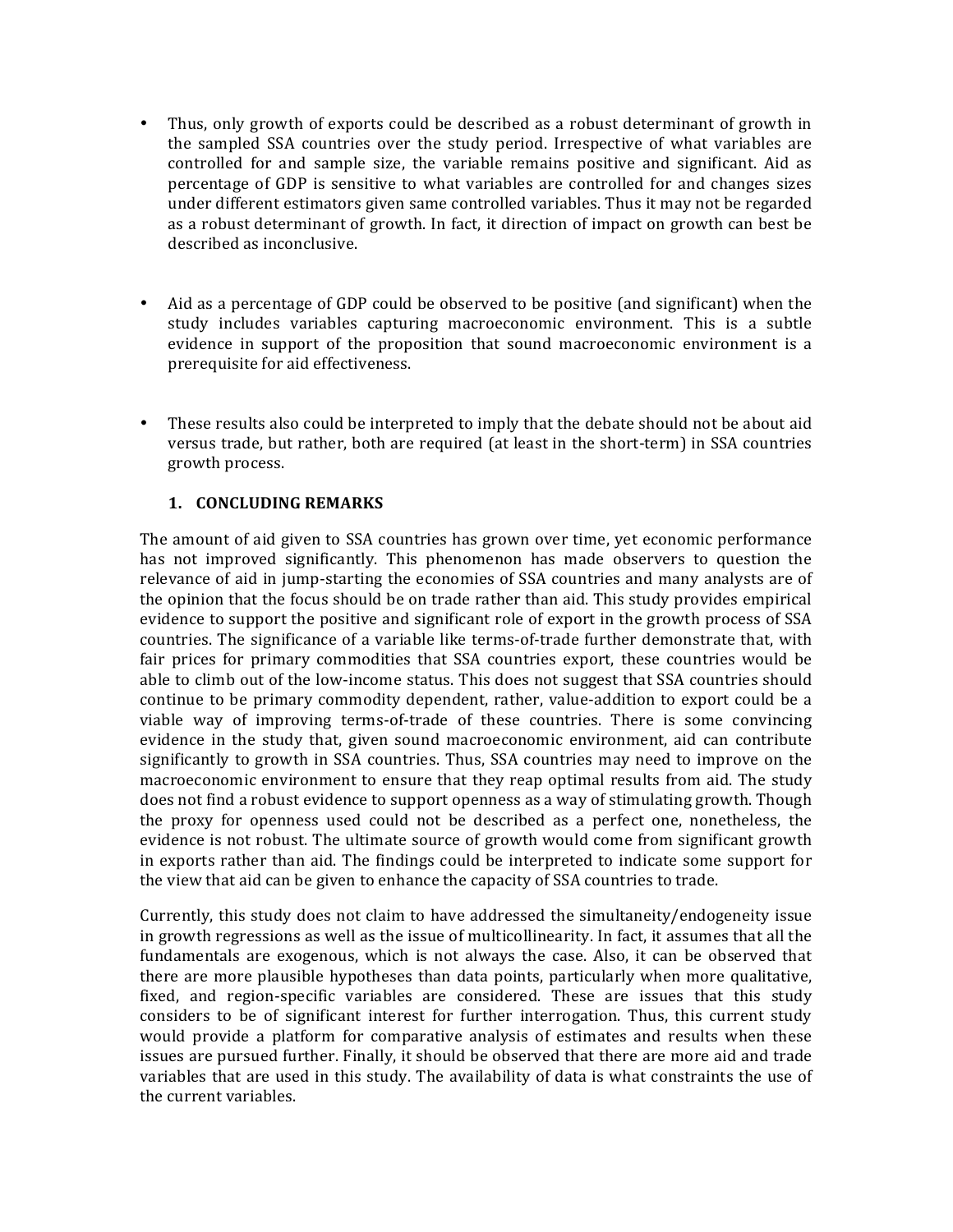#### **References**

- Alcala, Francisco and Antonio Ciccone. 2001. "Trade and Productivity," CEPR Discussion Paper No. 3095 (London: Centre for Economic Policy Research).
- Balat, Jorge F. and Guido Porto. 2005. "Globalization and Complementary Policies: Poverty Impacts in Rural Zambia," NBER Working Paper No. 11175, March.
- Baldwin, Robert E. 2003. "Openness and Growth: What's the Empirical Relationship?," NBER Working Paper No. 9578, March.
- Barro, R. J. 2003. "Determinants of Economic Growth in a Panel of Countries," *Annals of Economics and Finance*, 4, 231-274.
- Barro, Robert J. 1997. Determinants of Economic Growth: A Cross-Country Empirical Study, Cambridge, MA, MIT Press.
- Barro, Robert J. and Jong-Wha Lee. 1994. "Sources of Economic Growth," Carnegie-Rochester Conference Series on public Policy, 40, June, 1-46.
- Barrows, Geoffrey. 2004. "Isolating Trade's Effect On Growth," Paper Delivered for The 2004 Moffatt Prize in Economics. http://economics.about.com/library/weekly/aa043004d.htm
- Berg Andrew and Anne Krueger (2003) "Trade, Growth, and Poverty: A Selective Survey" IMF Working paper WP/03/30. Washington DC.
- Bolaky, Bineswaree and Caroline Freund. 2004. "Trade, regulations, and growth" World Bank Policy Research Working Paper WPS3255. March.
- Boone, Peter. 1996. "Politics and the Effectiveness of Foreign Aid." European Economic Review. 40:2, pp. 289-329.
- Chang, Roberto, Linda Kaltani, and Norman Loayza. 2005. "Openness Can be Good for Growth: The Role of Policy Complementarities", World Bank Policy Research Working Paper WPS3763, November.
- Chenery, Hollis B. and Alan M. Strout. 1966. "Foreign Assistance and Economic Development." American Economic Review. September, 56:4, pp. 679-733.
- Claessens, S., D. Klingebiel and S. Schmukler (2003) "Government bonds in domestic and foreign currency: the role of macroeconomic and institutional factors," World Bank Policy Research Working Paper Series 2986.
- Clemens Michael A., Steven Radelet and Rikhil Bhavnani, 2004, "Counting Chickens When They Hatch: The Short Term Effect of Aid on Growth," Working Paper No. 44, Center for Global Development.
- Collier, P. and A. Hoeffler (2004) "Greed and Grievance in Civil War," Oxford Economic *Papers*, 56(4), 563-595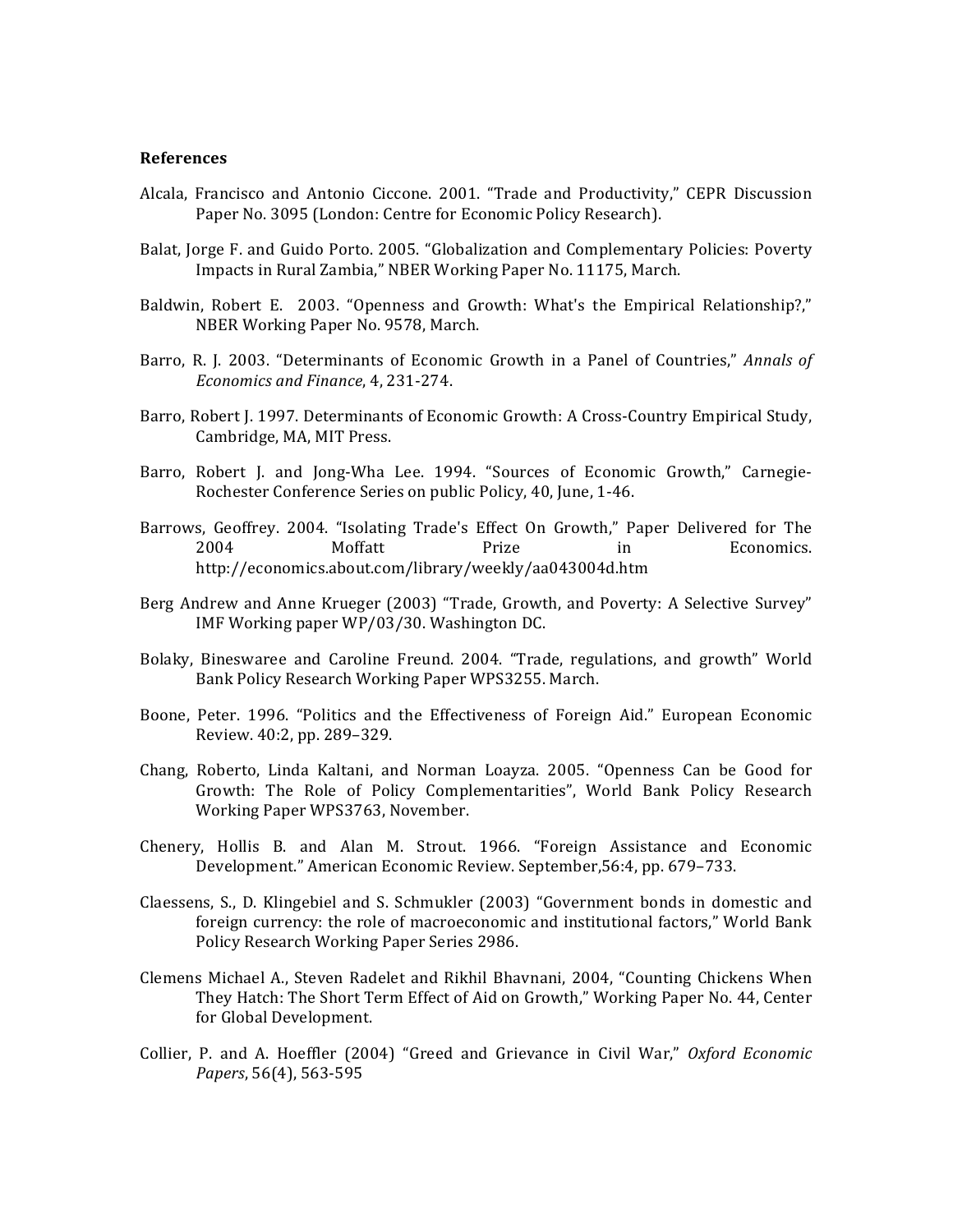- Collier, Paul and David Dollar. 2002. "Aid Allocation and Poverty Reduction." European Economic Review. September, 46:8, pp. 1475–500.
- Collier, Paul and Jan Dehn. 2001. "Aid, Shocks, and Growth." Working Paper No. 2688, World Bank, October.
- Dalgaard, Carl-Johan and Henrik Hansen. 2001. "On Aid, Growth and Good Policies." Journal of Development Studies. August, 37:6, pp. 17-41.
- Dollar, David and Aart Kraay. 2001. "Trade, Growth and Productivity," (Unpublished; Washington: World Bank)
- Dollar, David and Aart Kraay. 2002. "Institutions, Trade, and Growth," (Unpublished; Washington: World Bank)
- Dollar, David. 1992. "Outward-Oriented Developing Economies Really Do Grow More Rapidly: Evidence from 95 LDCs, 1976-85," Economic Development and Cultural Change, 523-544.
- Easterly, W. (2000) "Growth Implosions and Debt Explosions: Do Growth Slowdowns Cause Public Debt Crises" World Bank Policy Research Working Paper No. 2531.
- Easterly, William and Ross Levine. 2001. "It's Not Factor Accumulation: Stylized facts and Growth Models," World Bank Economic Review, 15, 177-219.
- Easterly, William, Ross Levine and David Roodman. 2003. "New Data, New Doubts: Revisiting 'Aid, Policies, and Growth," Center for Global Development Working Paper No. 26.
- Easterly, William. 2003. "Can Foreign Aid Buy Growth?" Journal of Economic Perspectives. 17:3, pp. 23-48.
- Edwards, Sebastian. 1993. "Openness, Trade Liberalization, and Growth in Developing Countries," Journal of Economic Literature, XXXI(3), September, 1358-1393.
- Edwards, Sebastian. 1998. "Openness, Productivity and Growth: What Do We Really Know?" Economic Journal 108, March, 383-398.
- Fisher, S. (1993) "The Role of Macroeconomic Factors in Growth," *Journal of Monetary Economics*, 32, 485-512.
- Frankel, Jeffrey A. and Andrew K. Rose. 2000. "Estimating the Effect of Currency Unions on Trade and Output," NBER Working Paper 7857 (Cambridge, Massachusetts: National Bureau of Economic Research).
- Frankel, Jeffrey and David Romer. 1996 "Trade and Growth: an empirical Investigation." NBER working paper No. 5476. Cambridge, MA: March.
- Frankel, Jeffrey and David Romer. 1999. "Does Trade Cause Growth?" American Economic Review, June, 89(3), 379-399.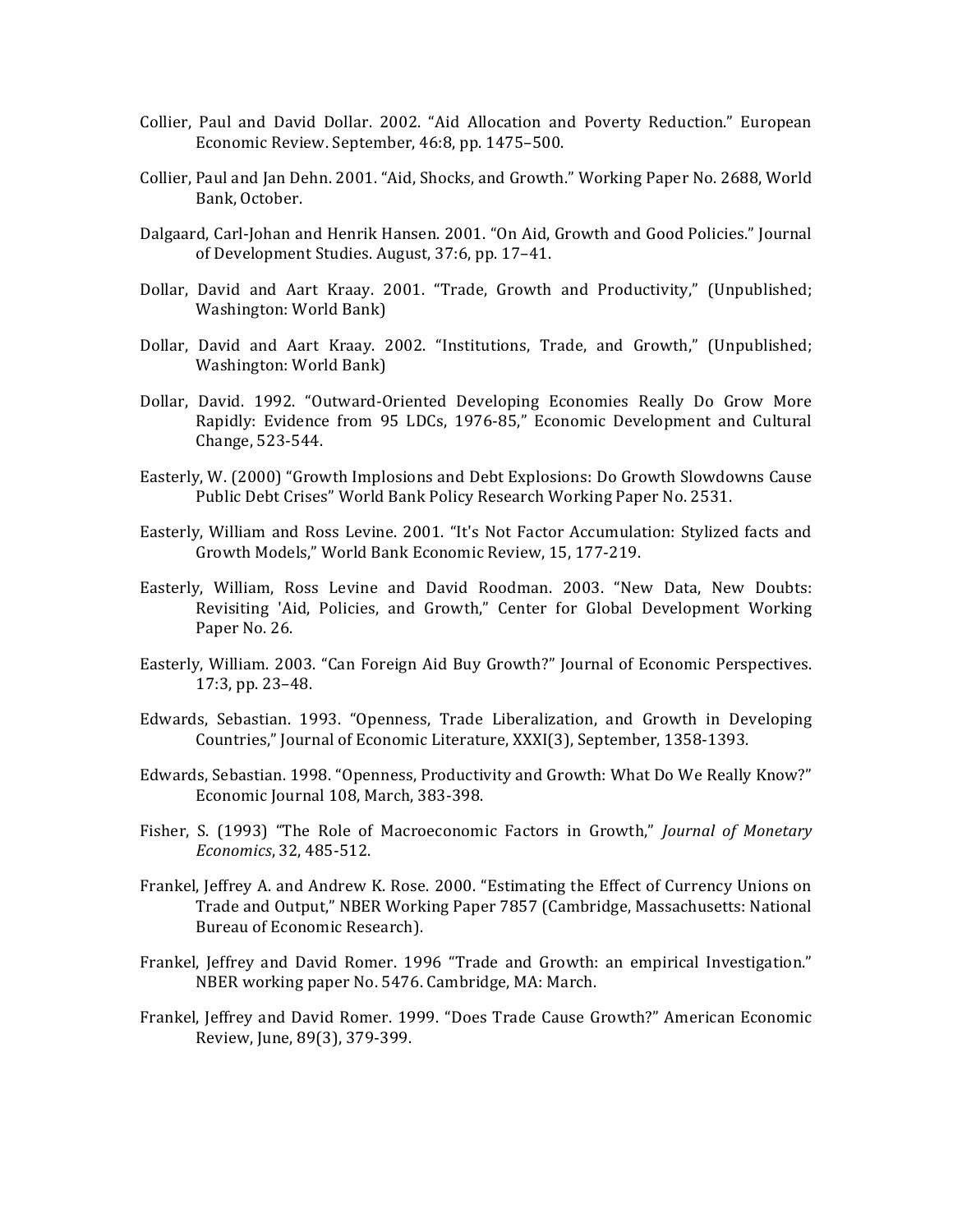- Greenaway, David, Wyn Morgan, and Peter W. Wright. 1998. "Trade Reform, Adjustment and Growth: What Does The Evidence Tell Us?," Economic Journal, 108, September, 1547-1561.
- Guillamont, Patrick and Lisa Chauvet. 2001. "Aid and Performance: A Reassessment," Journal of Development Studies. August, 37:6, pp. 66-92.
- Hahn, Chin Hee and Jong-il Kim (2000) "Sources of East Asian Growth: Some Evidence from Cross-country Studies," http://www.gdnet.org/pdf/300\_Hahn-kim.pdf. Accessed 09/07/2007
- Hall, Robert E. and Charles I. Jones. 1999. "Why Do Some Countries Produce So Much More Output Per Worker Than Others?," Quarterly Journal of Economics, 114, February, 83-116
- Hansen, Henrik and Finn Tarp. 2000. "Aid Effectiveness Disputed." Journal of International Development. April, 12:3, pp. 375-98.
- Harrison, Ann. 1996. "Openness and Growth: A Time-Series, Cross-Country Analysis for Developing Countries," Journal of Development Economics, 48, 419-447.
- Hoeffler, A. A. (1999) "Econometric Studies of Growth, Convergence and Conflicts," D. Phil. Thesis, Oxford University.
- Irwin, Douglas and mark Tervio. 2000. Does Trade raise Income? Evidence from the Twentieth Century," NBER Working Paper 7747 (Cambridge, Massachusetts: National Bureau of Economic Research).
- Islam, Nazrul. 1995. Growth Empirics: A Panel Data Approach," Quarterly Journal of Economic, 110, November, 1127-1170
- Jadresic, E. and R. Zahler (2000) "Chile's Rapid Growth in the 1990s: Good Policies, Good Luck, or Political Change?" *IMF Working Paper* 153.
- Judson, R. (2002) "Measuring Human Capital Like Physical Capital: What Does It Tell Us?" *Bulletin of Economic Research*, 54, 209-31.
- Konings, Piet. 2007. "China and Africa, building a strategic partnership," Journal of Developing Societies, 23(341), 341-367.
- Kourtellos, Andros (2002) "Modeling Parameter Heterogeneity in Cross Country Growth Regression Models," http://www.econ.ucy.ac.cy/papers/0212.pdf; Accessed 09/07/2007.
- Kraay, A. and G. Monokroussos (1999) "Growth Forecasts Using Time Series and Growth Models," World Bank Policy Research Working Paper No. 2224. November
- Lee, Jong-Wha. 1993. "International Trade, Distortions, and Long-Run Economic Growth," International Monetary Fund Staff Papers, 40(2), 299-328.
- Lensink, Robert and Howard White. 2001. "Are There Negative Returns to Aid?" Journal of Development Studies. August, 37:6, 42-65.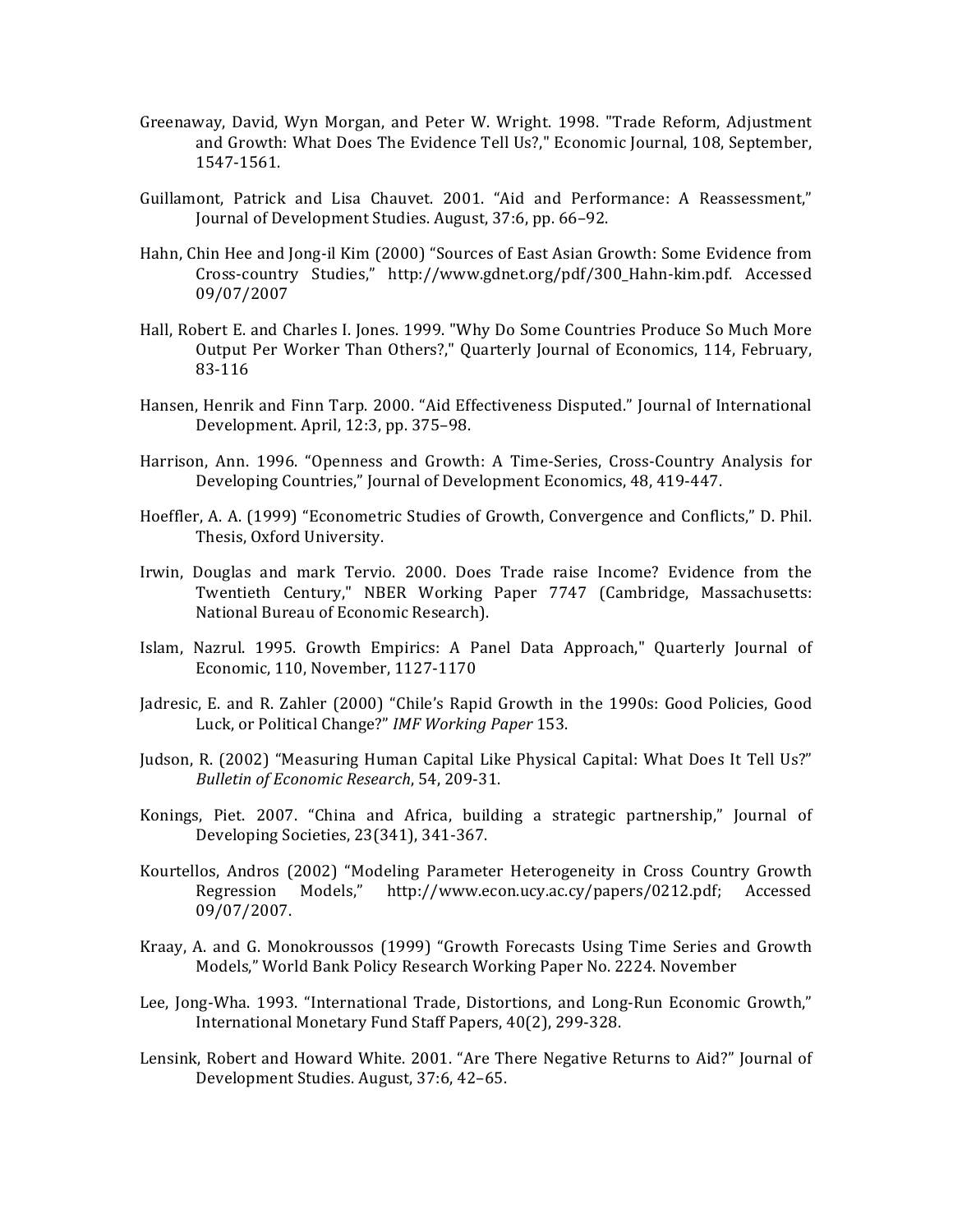- Levine, R. and D. Renelt (1992) "A Sensitivity Analysis of Cross-Country Growth Regressions," *American Economic Review*, 82, 942-963.
- Levine, R. and S. Schmukler (2003) "Migration, spillovers, and trade diversion: the impact of Internationalization on stock market liquidity," NBER Working Paper 9614.
- Levine, Ross and David Renelt. 1992. "A Sensitivity Analysis of Cross-Country Growth Regressions," American Economic Review, 82(4), September, 942-963.
- Lin, Tin-Chun (2006) "Alternative measure for education variable in an empirical economic growth model: Is primary education less important?" *Economics Bulletin*, 15(15), 1-6.
- Nehru, V. and A. Dhareshwar (1993) "A New Database on Physical Capital Stock: Sources, Methodology and Results," Revista de Analisisis Economico, 8(1): 37- 59.
- Newark, John W. 1995. Foreign Aid in the 1990's: The New Realities. In Manochehr Dorraj (Ed) The Changing Political Economy of the Third World. Lynne Rienner Publishers, Inc.: UK.
- O'Connell, Stephen A. and Benno J. Ndulu (2000) "Africa's Growth Experience: A Focus on Sources of Growth," www.swarthmore.edu/SocSci/soconne1/documents/revision2.pdf. Accessed 09/07/2007
- Rajan, Raghuram and Arvind Subramanian. 2007. "Aid and Growth: What Does the Cross-Country Evidence Really Show?" (forthcoming, Review of Economics and Statistics)
- Rajan, Raghuram, and Arvind Subramanian, 2005, "What Undermines Aid's Impact on Growth?" NBER Working Paper No. 11657, (September).
- Reddy, Sanjay and Carmela Minoiu, 2006. "Development Aid and Economic Growth: A Positive Long-Run Relation," mimeo, Barnard College.
- Rostow, W. W. (1960) *The Stages of Economic Growth*. Cambridge, UK: Cambridge University Press.
- Sachs, Jeffrey, and Andrew Warner, (1995) "Economic Reform and the Process of Global Integration," Brookings Papers on Economic Activity, 1, 1-118.
- Sala-i-martin, Xavier. 1997. "I Just Ran Two Million Regressions," American Economic Review, 87, 178-183
- Salam Insiya .2008. "Evaluate Chinese aid to Sub-Saharan Africa in light of the debate on the advantages and disadvantages of foreign aid," http://www.e-ir.info/?p=397
- Solow, R. (1956) "A Contribution to the Theory of Economic Growth," *Quarterly Journal of Economics*, 70, 65-94.
- Temple, J. (1998) "Initial Conditions, Social Capital and Growth in Africa," Journal of African *Economies, 7(3), 309-347*